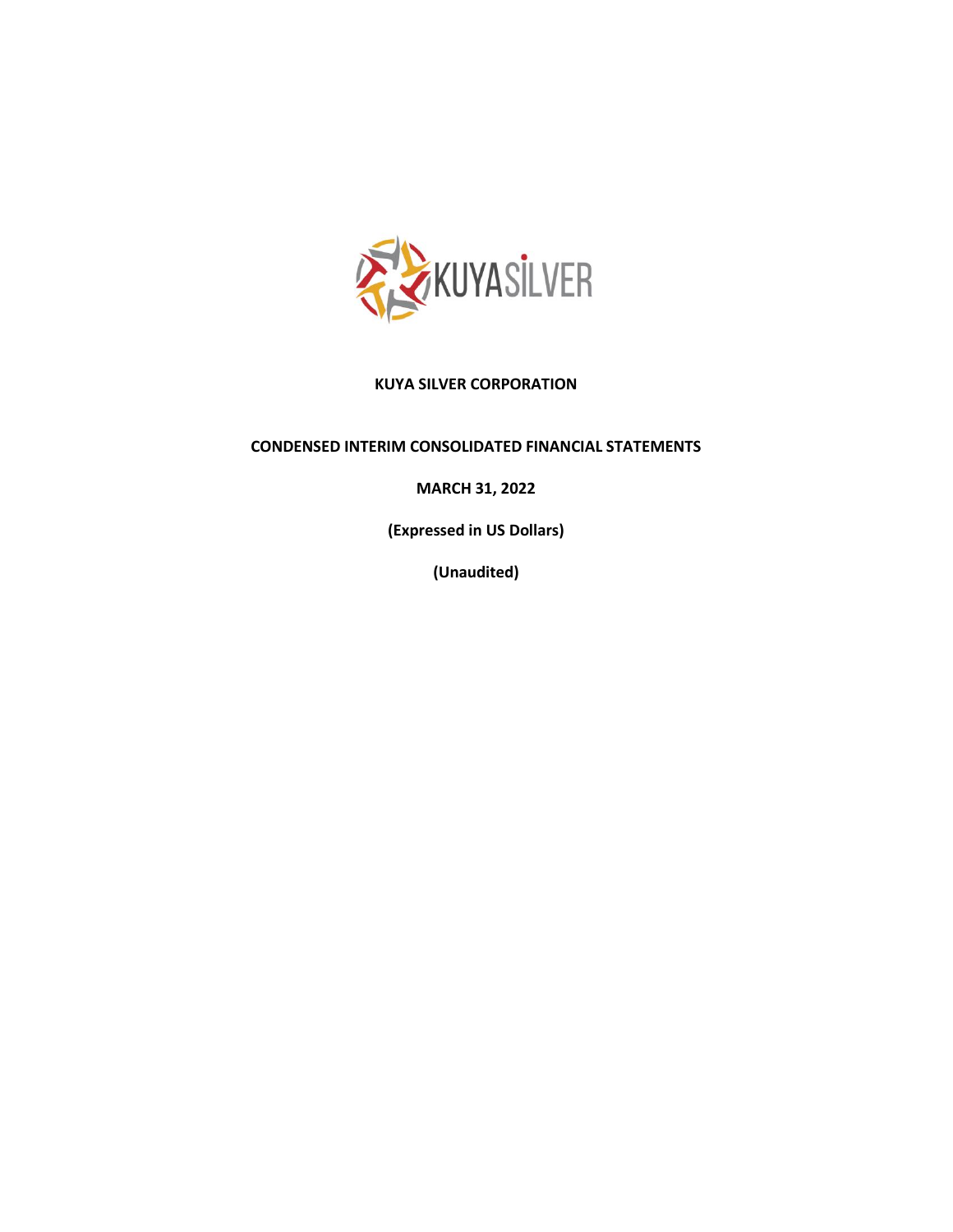## **KUYA SILVER CORPORATION**

CONDENSED INTERIM CONSOLIDATED STATEMENTS OF FINANCIAL POSITION (Expressed in US Dollars) (Unaudited) As at

|                                                          | <b>March</b>     |         | <b>December</b> |
|----------------------------------------------------------|------------------|---------|-----------------|
|                                                          | 31, 2022         |         | 31, 2021        |
| <b>ASSETS</b>                                            |                  |         |                 |
| <b>Current</b>                                           |                  |         |                 |
| Cash                                                     | \$<br>815,309    | $\zeta$ | 2,152,611       |
| Receivables                                              | 179,154          |         | 155,145         |
| Prepaids and advances                                    | 135,365          |         | 129,009         |
|                                                          | 1,129,828        |         | 2,436,765       |
| Facilities and equipment (Note 5)                        | 206,369          |         | 231,863         |
| Exploration and evaluation assets (Note 6)               | 24,850,471       |         | 24,473,974      |
|                                                          |                  |         |                 |
|                                                          | \$<br>26,186,668 | \$      | 27,142,602      |
| <b>LIABILITIES</b>                                       |                  |         |                 |
| <b>Current</b>                                           |                  |         |                 |
| Accounts payable and accrued liabilities (Notes 7 and 9) | \$<br>1,248,670  | \$      | 1,244,629       |
| Obligation to issue shares (Note 6)                      | 400,000          |         | 400,000         |
|                                                          | 1,648,670        |         | 1,644,629       |
| Reclamation provision (Note 6)                           | 2,162,210        |         | 2,114,555       |
|                                                          | 3,810,880        |         | 3,759,184       |
| <b>SHAREHOLDERS' EQUITY</b>                              |                  |         |                 |
| Share capital (Note 8)                                   | 33,172,493       |         | 33,172,493      |
| Reserves (Note 8)                                        | 2,118,772        |         | 1,546,716       |
| Deficit                                                  | (12, 915, 477)   |         | (11, 335, 791)  |
|                                                          | 22,775,788       |         | 23,383,418      |
|                                                          | \$<br>26,186,668 | \$      | 27,142,602      |
| Nature of operations and going concern (Note 1)          |                  |         |                 |
| <b>Commitments and contingencies (Note 14)</b>           |                  |         |                 |
| Subsequent events (Notes 14 and 15)                      |                  |         |                 |

Approved on behalf of the board by:

/s/ *"David Stein" /s/ "Dale Peniuk"*

David Stein, Director **Dale Peniuk, Director** Dale Peniuk, Director

The accompanying notes are an integral part of these condensed interim consolidated financial statements.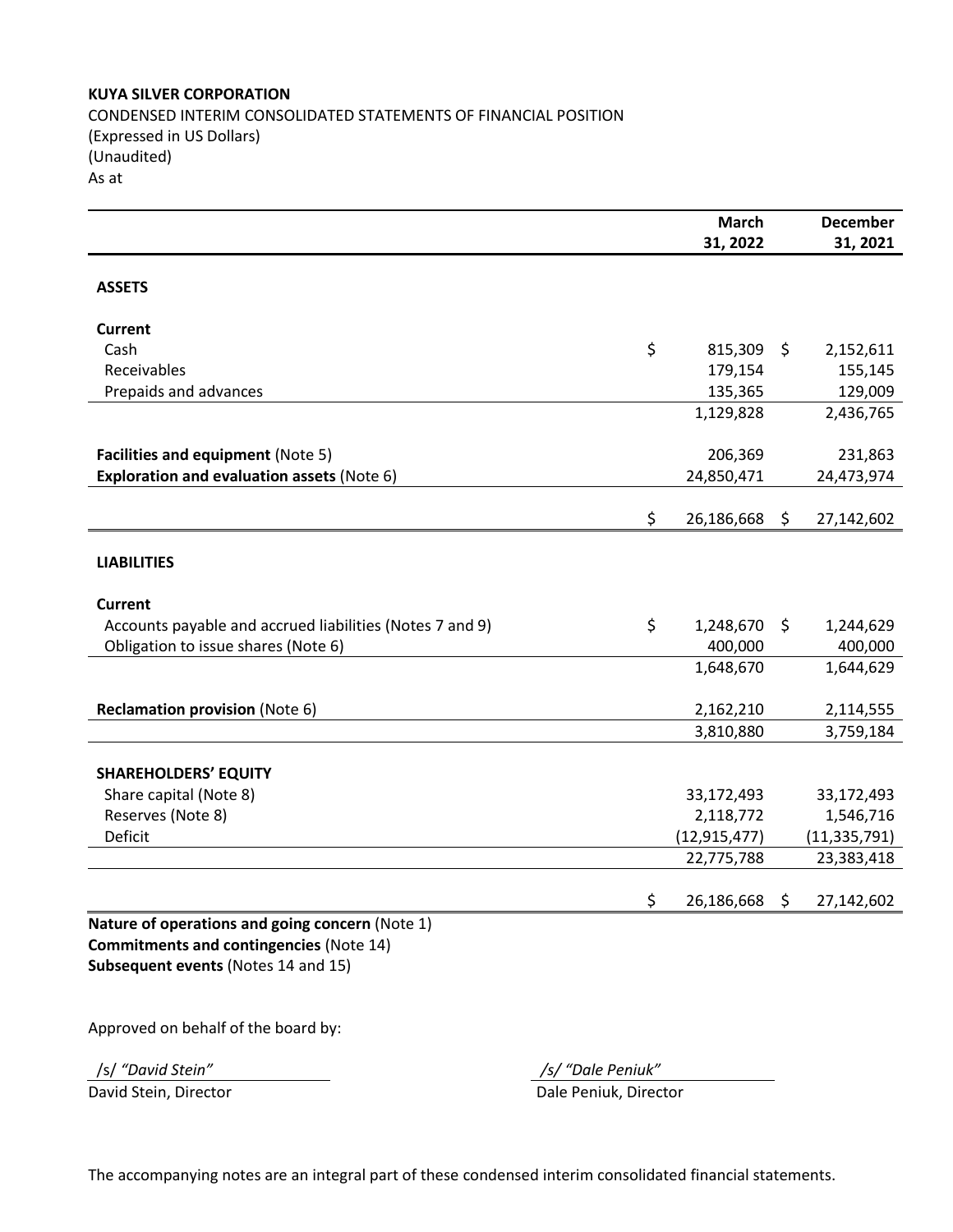# **KUYA SILVER CORPORATION** CONDENSED INTERIM CONSOLIDATED STATEMENTS OF LOSS AND COMPREHENSIVE LOSS (Expressed in US Dollars) (Unaudited)

|                                                               | <b>Three</b>      |     | <b>Three</b>    |
|---------------------------------------------------------------|-------------------|-----|-----------------|
|                                                               | months<br>ended   |     | months<br>ended |
|                                                               | March 31,         |     | March 31,       |
|                                                               | 2022              |     | 2021            |
|                                                               |                   |     |                 |
| <b>Property expenses</b>                                      |                   |     |                 |
| Exploration and evaluation expenditures (Note 6)              | \$<br>644,867     | \$. | 212,628         |
|                                                               | 644,867           |     | 212,628         |
| <b>Administrative expenses</b>                                |                   |     |                 |
| Administrative costs                                          | 10,662            |     | 10,664          |
| Consulting fees                                               |                   |     | 69,408          |
| Directors fees (Note 9)                                       | 24,056            |     | 24,515          |
| <b>Filing fees</b>                                            | 7,389             |     | 6,768           |
| Management fees (Note 9)                                      | 16,585            |     | 100,042         |
| Marketing and investor relations                              | 57,261            |     | 56,811          |
| Office and miscellaneous                                      | 106,499           |     | 82,135          |
| Professional fees (Note 9)                                    | 78,094            |     | 55,982          |
| Share-based compensation (Notes 8 and 9)                      | 229,664           |     | 58,485          |
| Shareholder communication                                     | 2,922             |     | 790             |
| Transfer agent                                                | 1,790             |     | 2,866           |
| Travel                                                        | 51,641            |     | 24,130          |
| Wages and benefits                                            | 324,575           |     | 77,184          |
|                                                               | (911, 138)        |     | (569, 780)      |
| <b>Operating loss</b>                                         | (1,556,005)       |     | (782, 408)      |
|                                                               |                   |     |                 |
| Accretion expense (Note 6)                                    | (12, 372)         |     |                 |
| Foreign exchange loss                                         | (11, 309)         |     | (125, 765)      |
| Interest income                                               |                   |     | 5,266           |
|                                                               | (23, 681)         |     | (120, 499)      |
|                                                               |                   |     |                 |
| Loss for the period                                           | (1,579,686)       |     | (902, 907)      |
|                                                               |                   |     |                 |
| Other comprehensive income (loss)                             |                   |     |                 |
| Item that may be reclassified subsequently to profit and loss |                   |     |                 |
| Foreign currency translation adjustment                       | 342,392           |     | 242,794         |
|                                                               |                   |     |                 |
| <b>Comprehensive loss for the period</b>                      | \$<br>(1,237,294) | \$  | (660, 113)      |
|                                                               |                   |     |                 |
| Loss per common share - basic and diluted                     | \$<br>$(0.03)$ \$ |     | (0.02)          |
|                                                               |                   |     |                 |
| Weighted average number of common shares                      |                   |     |                 |
| outstanding - basic and diluted                               | 45,279,981        |     | 38,660,612      |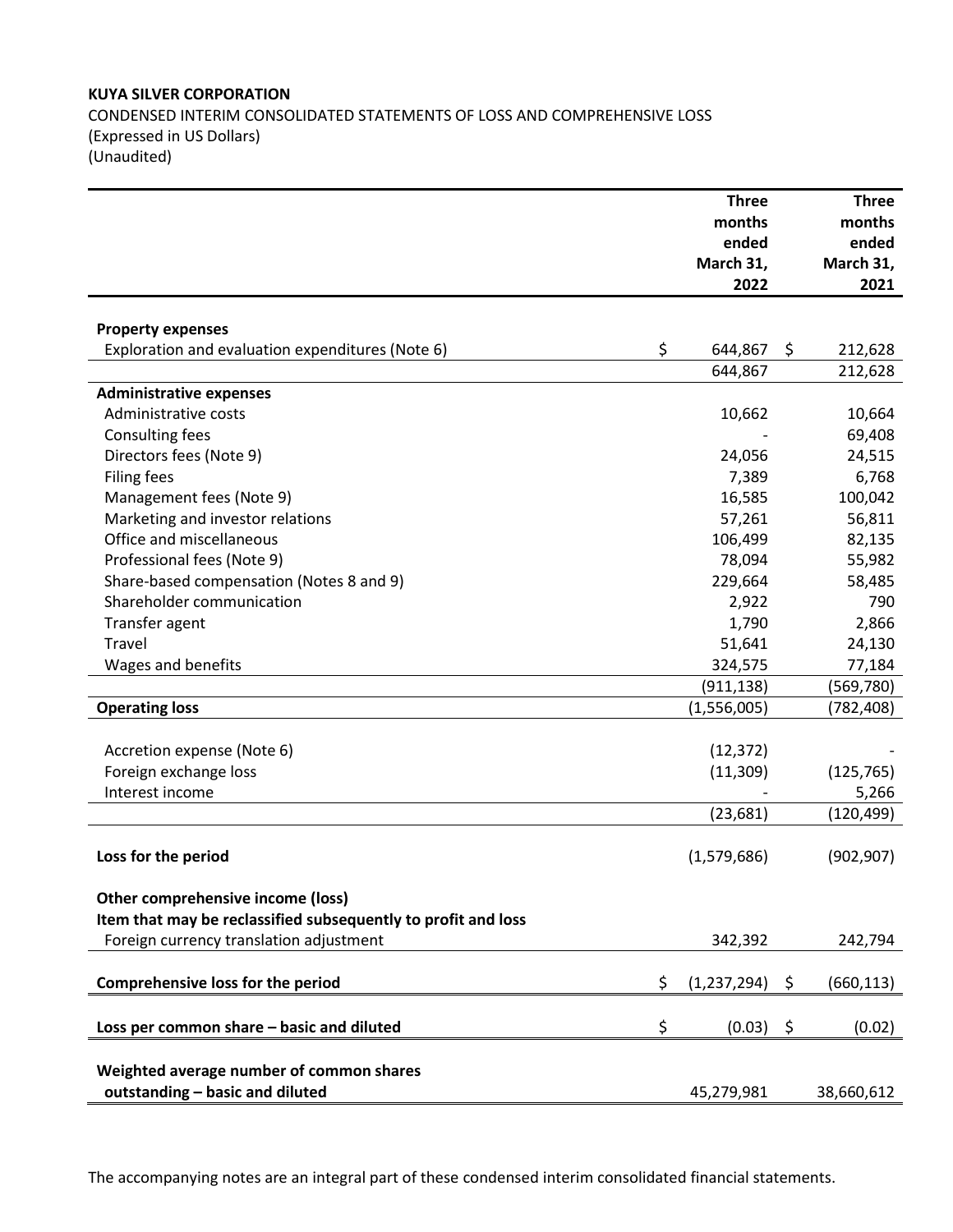# **KUYA SILVER CORPORATION**  CONDENSED INTERIM CONSOLIDATED STATEMENTS OF CHANGES IN SHAREHOLDERS' EQUITY (Expressed in US Dollars) (Unaudited)

|                                          |            | Share Capital |            |    |             |    |             |    |                |    |               |
|------------------------------------------|------------|---------------|------------|----|-------------|----|-------------|----|----------------|----|---------------|
|                                          |            |               |            |    |             |    | Foreign     |    |                |    |               |
|                                          |            |               |            |    |             |    | currency    |    |                |    |               |
|                                          | Number     |               |            |    | Share-based |    | translation |    |                |    |               |
|                                          | of shares  |               | Amount     |    | reserves    |    | reserves    |    | Deficit        |    | Total         |
| December 31, 2020                        | 37,902,096 | Ŝ.            | 22,837,377 | Ŝ. | 472,133     | \$ | 537,855     | \$ | (4,359,845)    | Ŝ. | 19,487,520    |
| Issuance of common shares on acquisition |            |               |            |    |             |    |             |    |                |    |               |
| of CobalTech (Note4)                     | 1,437,470  |               | 2,668,079  |    |             |    |             |    |                |    | 2,668,079     |
| Issuance of common shares on exercise of |            |               |            |    |             |    |             |    |                |    |               |
| options (Note 8)                         | 50,000     |               | 63,607     |    | (28, 430)   |    |             |    |                |    | 35,177        |
| Issuance of common shares on exercise of |            |               |            |    |             |    |             |    |                |    |               |
| performance warrants (Note 8)            | 276,624    |               | 85,016     |    | (84, 878)   |    |             |    |                |    | 138           |
| Warrants expired (Note 8)                |            |               |            |    | (100)       |    |             |    | 100            |    |               |
| Share-based compensation (Note 8)        |            |               |            |    | 58,485      |    |             |    |                |    | 58,485        |
| Foreign currency translation             |            |               |            |    |             |    | 242,794     |    |                |    | 242,794       |
| Loss for the period                      |            |               |            |    |             |    |             |    | (902, 907)     |    | (902, 907)    |
| March 31, 2021                           | 39,666,190 |               | 25,654,079 |    | 417,210     |    | 780,649     |    | (5,262,652)    |    | 21,589,286    |
| Issuance of common shares for cash       |            |               |            |    |             |    |             |    |                |    |               |
| (Note 8)                                 | 4,842,650  |               | 7,184,875  |    | 357,260     |    |             |    |                |    | 7,542,135     |
| Share issue costs                        |            |               | (567, 961) |    |             |    |             |    |                |    | (567, 961)    |
| Issuance of common shares on acquisition |            |               |            |    |             |    |             |    |                |    |               |
| of exploration and evaluation assets     |            |               |            |    |             |    |             |    |                |    |               |
| (Note 6)                                 | 671,141    |               | 771,916    |    |             |    |             |    |                |    | 771,916       |
| Issuance of common shares on exercise of |            |               |            |    |             |    |             |    |                |    |               |
| options (Note 8)                         | 100,000    |               | 129,584    |    | (56, 859)   |    |             |    |                |    | 72,725        |
| Options forfeited or expired (Note 8)    |            |               |            |    | (35, 686)   |    |             |    | 35,686         |    |               |
| Share-based compensation (Note 8)        |            |               |            |    | 465,185     |    |             |    |                |    | 465,185       |
| Foreign currency translation             |            |               |            |    |             |    | (381, 043)  |    |                |    | (381, 043)    |
| Loss for the period                      |            |               |            |    |             |    |             |    | (6, 108, 825)  |    | (6, 108, 825) |
| December 31, 2021                        | 45,279,981 |               | 33,172,493 |    | 1,147,110   |    | 399,606     |    | (11, 335, 791) |    | 23,383,418    |
| Share-based compensation (Note 8)        |            |               |            |    | 229,664     |    |             |    |                |    | 229,664       |
| Foreign currency translation             |            |               |            |    |             |    | 342,392     |    |                |    | 342,392       |
| Loss for the period                      |            |               |            |    |             |    |             |    | (1,579,686)    |    | (1,579,686)   |
| March 31, 2022                           | 45,279,981 | \$            | 33,172,493 | \$ | 1,376,774   | S. | 741,998     | Ŝ. | (12, 915, 477) | \$ | 22,775,788    |

The accompanying notes are an integral part of these condensed interim consolidated financial statements.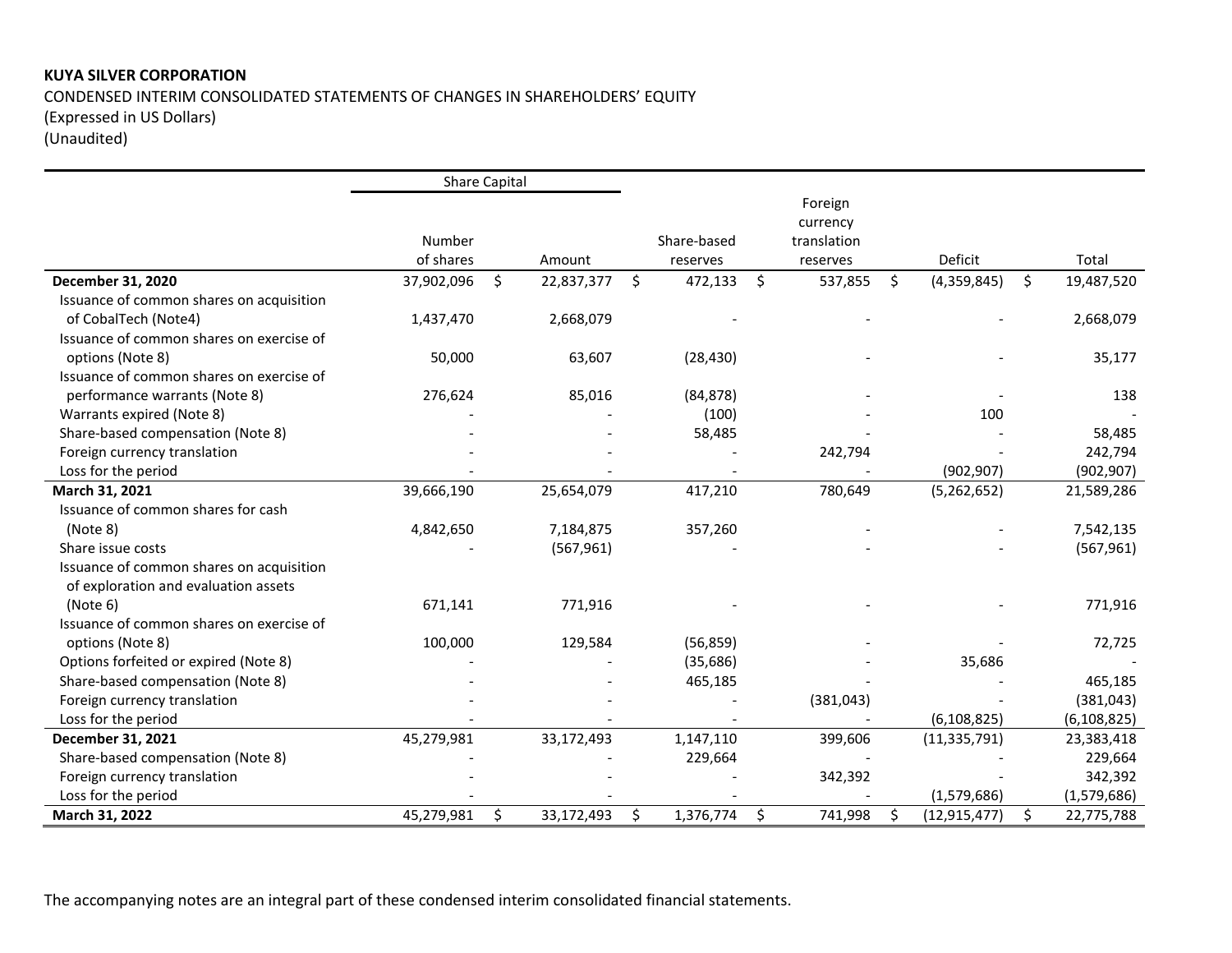## **KUYA SILVER CORPORATION**

CONDENSED INTERIM CONSOLIDATED STATEMENTS OF CASH FLOWS (Expressed in US Dollars) (Unaudited)

|                                                       | <b>Three months</b> | Three months     |
|-------------------------------------------------------|---------------------|------------------|
|                                                       | ended               | ended            |
|                                                       | March 31,           | March 31,        |
|                                                       | 2022                | 2021             |
|                                                       |                     |                  |
| CASH FLOWS FROM (USED IN) OPERATING ACTIVITIES        |                     |                  |
| Loss for the period                                   | \$<br>(1,579,686)   | \$<br>(902, 907) |
| Adjust for items not involving cash:                  |                     |                  |
| Depreciation                                          | 28,700              | 366              |
| Accretion expense                                     | 12,372              |                  |
| Share-based compensation                              | 229,664             | 58,485           |
| Unrealized foreign exchange loss (gain)               | 9,166               | (84, 411)        |
| Change in non-cash working capital items:             |                     |                  |
| Receivables                                           | (19, 546)           | (9,522)          |
| Prepaids and advances                                 | (6, 127)            | (96, 234)        |
| Accounts payable and accrued liabilities              | (11,898)            | (298, 194)       |
| Net cash used in operating activities                 | (1, 337, 355)       | (1,332,417)      |
|                                                       |                     |                  |
| <b>CASH FLOWS FROM (USED IN) INVESTING ACTIVITIES</b> |                     |                  |
| Investment in CobalTech (Note 4)                      |                     | (789, 827)       |
| Additions to facilities and equipment                 |                     | (294, 837)       |
| Net cash used in investing activities                 |                     | (1,084,664)      |
|                                                       |                     |                  |
| CASH FLOWS FROM (USED IN) FINANCING ACTIVITY          |                     |                  |
| Proceeds from issuance of share capital               |                     | 35,315           |
| Net cash provided by financing activity               |                     | 35,315           |
|                                                       |                     |                  |
| Change in cash                                        | (1, 337, 355)       | (2,381,766)      |
|                                                       |                     |                  |
| Effect of foreign exchange on cash                    | 53                  | 129,231          |
|                                                       |                     |                  |
| Cash, beginning of period                             | 2,152,611           | 4,904,562        |
|                                                       |                     |                  |
| Cash, end of period                                   | \$<br>815,309       | \$<br>2,652,027  |

**Supplemental cash flow information** (Note 10)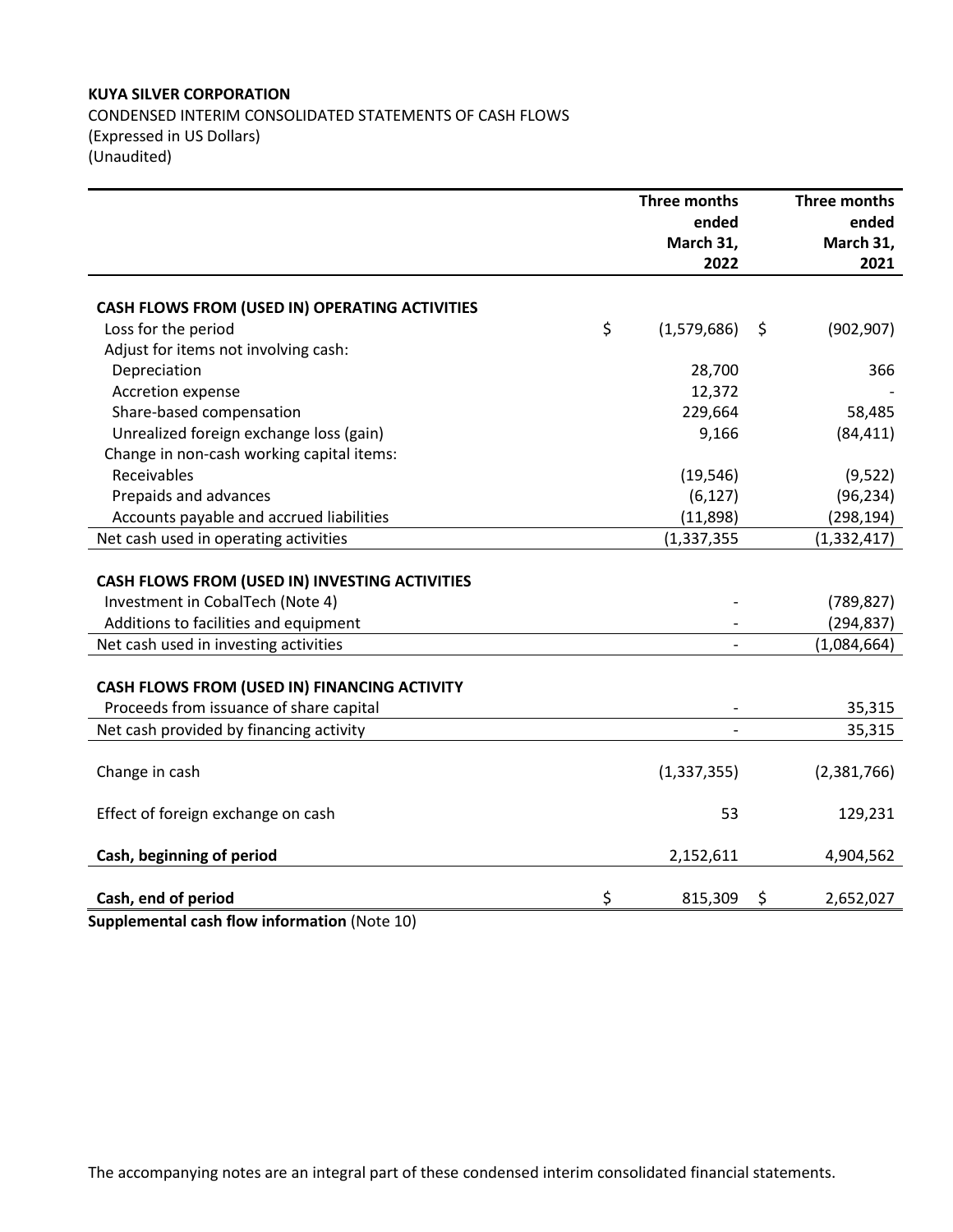# **1. NATURE OF OPERATIONS AND GOING CONCERN**

Kuya Silver Corporation (the "Company") is a mineral exploration and development company with a focus on acquiring, exploring and advancing precious metal assets in Peru and Canada. The Company's head office and principal address is located at 150 King Street West, Suite 200, Toronto, ON, M5J 1J9. The Company's registered and records office is located at 40440 Thunderbird Ridge, Squamish, BC, V8B 0G1. The Company's shares are listed on the Canadian Securities Exchange ("CSE") under the symbol KUYA.

These condensed interim consolidated financial statements have been prepared on the assumption that the Company will continue as a going concern, meaning it will continue in operation for the foreseeable future and will be able to realize assets and discharge liabilities in the ordinary course of operations. The Company's continuation as a going concern is dependent upon its ability to complete financings sufficient to meet current and future obligations, the successful results from its business activities, and its ability to operate profitably and generate funds. In assessing whether the going concern assumption is appropriate, management takes into account all available information about the future, which is at least, but not limited to, 12 months from the end of the reporting period. Although the Company raised capital in the previous and subsequent (Note 15) reporting periods through private placements of its common shares and exercise of stock options and warrants, additional funding will be required to continue current operations and further advance its existing exploration and evaluation assets in the upcoming 12 months. These factors indicate the existence of material uncertainty which may cast significant doubt on the Company's ability to continue as a going concern. Different bases of measurement may be appropriate if the Company is not expected to continue operations for the foreseeable future. These condensed interim consolidated financial statements do not include any adjustments relating to the recoverability and classification of recorded asset amounts and classification of liabilities that might be necessary should the Company be unable to continue in existence.

In March 2020, the World Health Organization declared coronavirus COVID-19 a global pandemic. Since the declaration, the COVID-19 pandemic has adversely affected workforces, economies, and financial markets globally. The spread of COVID-19, as well as the Government efforts to curtail the spread of COVID-19 resulted in temporary travel restriction to Peru and office closures both in Peru and Canada, which made working more challenging, however, disruptions were minimal to our business in 2021 and 2022. The extent to which COVID-19 may impact the Company's business and operations will depend on future developments that are highly uncertain and cannot be accurately estimated at this time, including new information which may emerge concerning the severity of and the actions required to contain COVID-19 or remedy its impact.

The Company's operating costs, and capital costs are affected by the cost of commodities and goods such as fuel and supplies, which have been assumed to be available for purchase. It has also been assumed that the Company will have access to the required amount of sufficiently skilled labour as required for operations. Certain factors are outside the Company's control and an increase in the costs of (due to inflation, impacts of the Russia and Ukraine conflict, or otherwise), or a lack of availability of, commodities, goods and labour may have an adverse impact on the Company's financial condition and results of operations.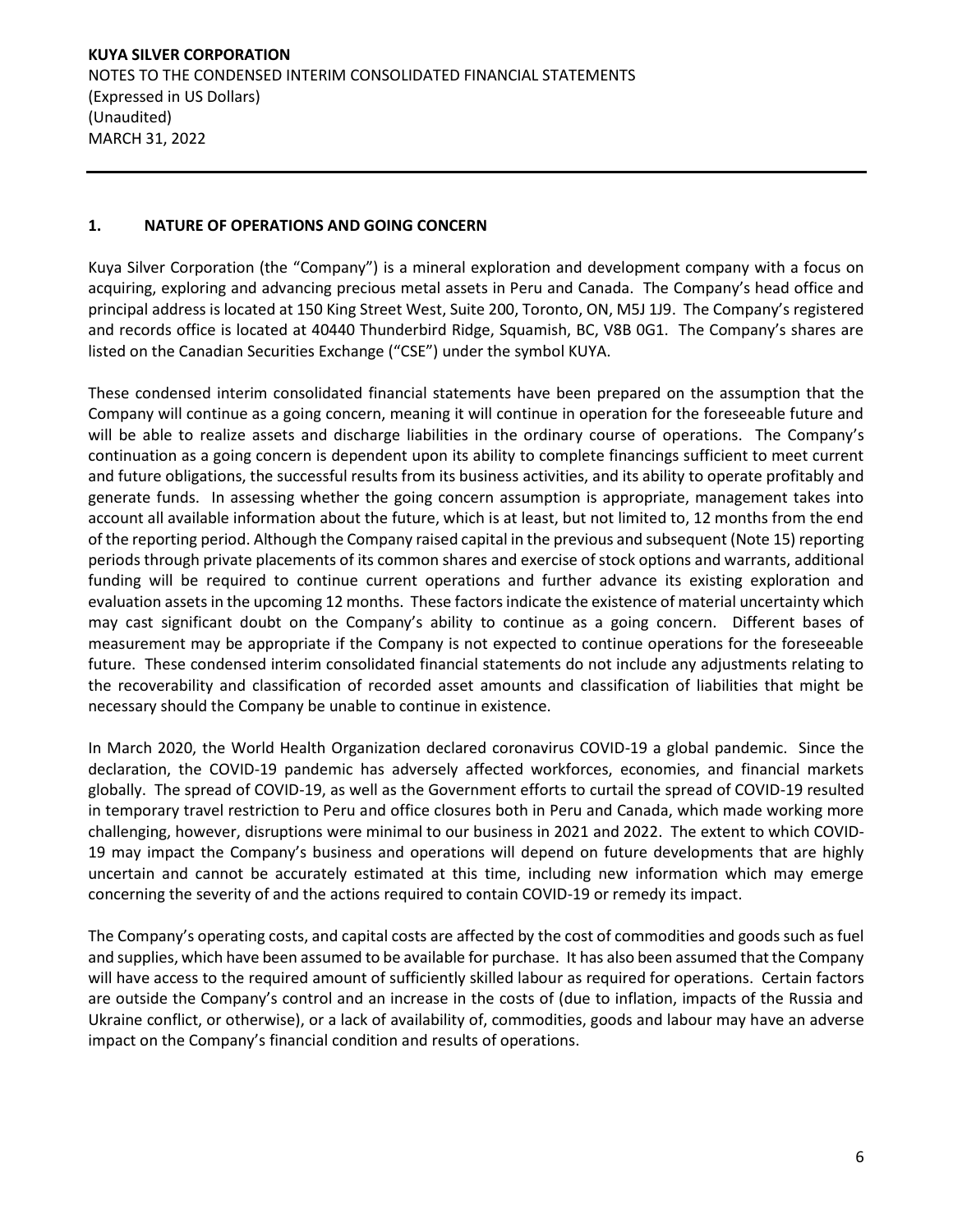#### **2. BASIS OF PRESENTATION**

#### **Statement of compliance**

These condensed interim consolidated financial statements, including comparatives, have been prepared in accordance with IAS 34, Interim Financial Reporting, as issued by the International Accounting Standards Board ("IASB") and the interpretations of the International Financial Reporting Interpretations Committee. They do not include all disclosures required by International Financial Reporting Standards ("IFRS") for annual financial statements, and, therefore, should be read in conjunction with the Company's audited consolidated financial statements for the year ended December 31, 2021, prepared in accordance with IFRS as issued by the IASB.

#### **Approval of the consolidated financial statements**

These condensed interim consolidated financial statements were authorized by the Board of Directors of the Company on May 26, 2022.

## **Basis of presentation**

These condensed interim consolidated financial statements have been prepared on a historical cost basis, using the accrual basis of accounting, except for cash flow information and certain financial assets that are measured at fair value.

## **Functional and presentation currency**

The condensed interim financial statements for the Company and its subsidiaries are prepared using their functional currencies. Functional currency is the currency of the primary economic environment in which an entity operates. The functional currency of the parent company, Kuya Silver Corporation, is the Canadian dollar, and the functional currency of each of the Company's subsidiaries is the Canadian dollar. The presentation currency of the Company is the United States ("US") dollar. Canadian dollars are represented by CAD \$.

## **Principles of consolidation**

These condensed interim consolidated financial statements incorporate the financial statements of the Company and its subsidiaries. Subsidiaries are entities which the Company controls, either directly or indirectly, where control is defined as the power to govern an entity's financial and operating policies and generally accompanies a shareholding of more than one half of the voting rights. The existence and effect of potential voting rights that may arise upon the exercise or conversion of non-voting securities are considered when assessing whether the Company controls another entity. Subsidiaries are fully consolidated from the date on which control is transferred to the Company and they are deconsolidated from the date on which control ceases. All intercompany transactions and balances have been eliminated upon consolidation.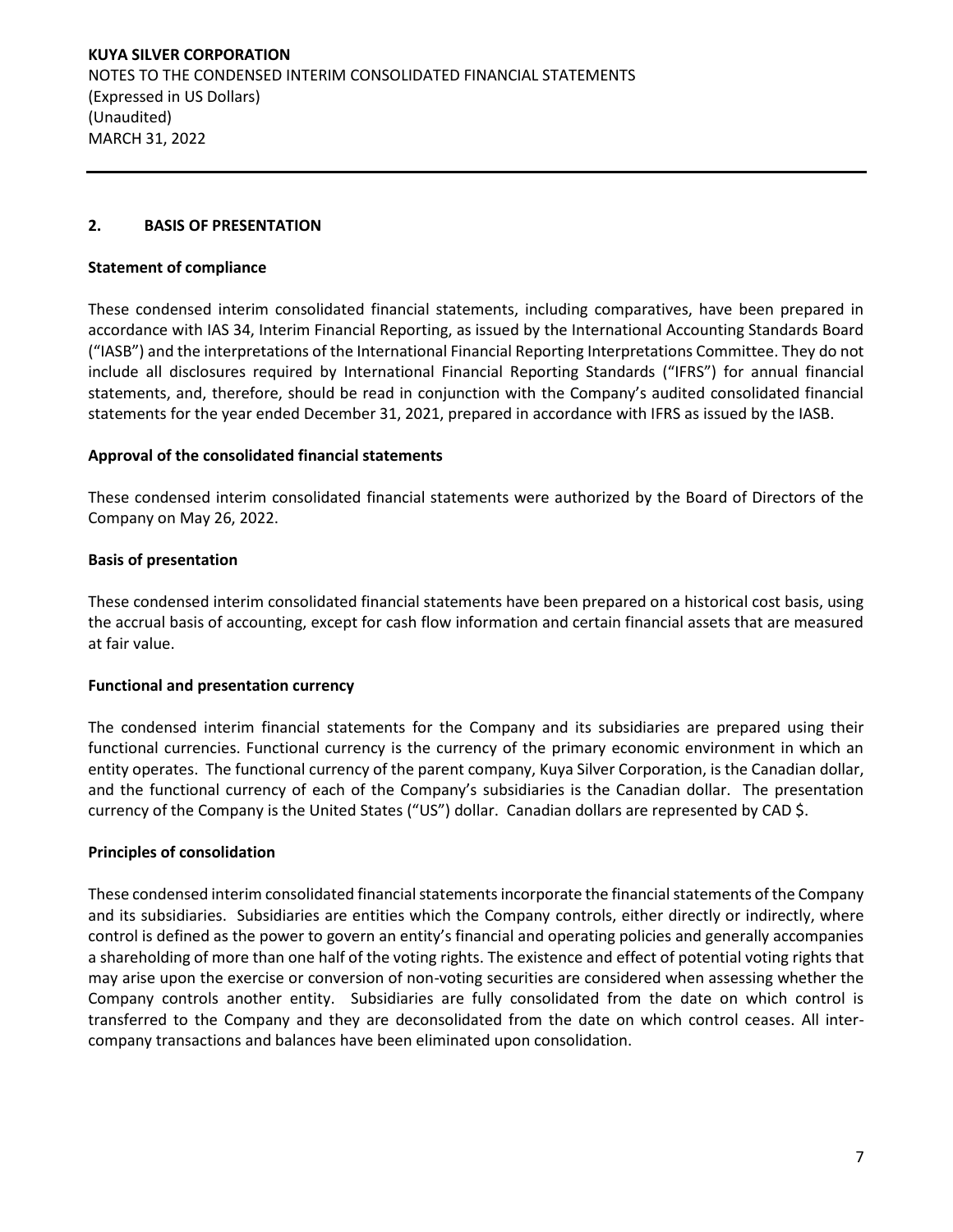#### **2. BASIS OF PRESENTATION** (cont'd…)

#### **Principles of consolidation** (cont'd…)

|                                      | Country of    | Percentage   |                                |
|--------------------------------------|---------------|--------------|--------------------------------|
| Name of subsidiary                   | incorporation | of ownership | Principal activity             |
|                                      |               |              |                                |
| CobalTech Mining Inc. ("CobalTech")  | Canada        | 100%         | <b>Exploration in Canada</b>   |
| Kuya Silver Inc.                     | Canada        | 100%         | Holding company                |
| Puno Gold Corporation                | Canada        | 100%         | Holding company (inactive)     |
| Minera Toro del Plata S.A.C. ("MTP") | Peru          | 100%         | <b>Exploration in Peru</b>     |
| Kuya Silver S.A.C.                   | Peru          | 100%         | Holding company                |
| Kuya Servicios Mineros S.A.C.        | Peru          | 100%         | Service company                |
| Minera Puno Gold S.A.C.              | Peru          | 100%         | Exploration in Peru (inactive) |
| Kuya Silver Panama, S.A.             | Panama        | 100%         | Holding company (inactive)     |

#### **Significant estimates**

The preparation of these condensed interim consolidated financial statements requires the Company to make estimates and assumptions concerning the future. The Company's management reviews these estimates and underlying assumptions on an ongoing basis, based on experience and other factors, including expectations of future events that are believed to be reasonable under the circumstances. Revisions to estimates are adjusted for prospectively in the period in which the estimates are revised.

Critical accounting estimates are estimates and assumptions made by management that may result in a material adjustment to the carrying amount of assets and liabilities within the next financial year and are, but are not limited to, the following:

#### Valuation of share-based compensation

The Company uses the Black-Scholes option pricing model for valuation of share-based compensation. Option pricing models require the input of subjective assumptions including expected price volatility, interest rate and forfeiture rate. Changes in the input assumptions can materially affect the fair value estimate and the Company's earnings (loss) and equity reserves.

#### Accounting for acquisitions

The determination of fair value as of the acquisition date requires management to make certain estimates about future events, including, but not restricted to, fair value of assets including acquired mineral reserves and resources and ore stockpiles, exploration potential, reclamation provisions, future operating costs and capital expenditures, future metal prices, long-term foreign exchange rates and discount rates as well as the determination of fair value of consideration provided.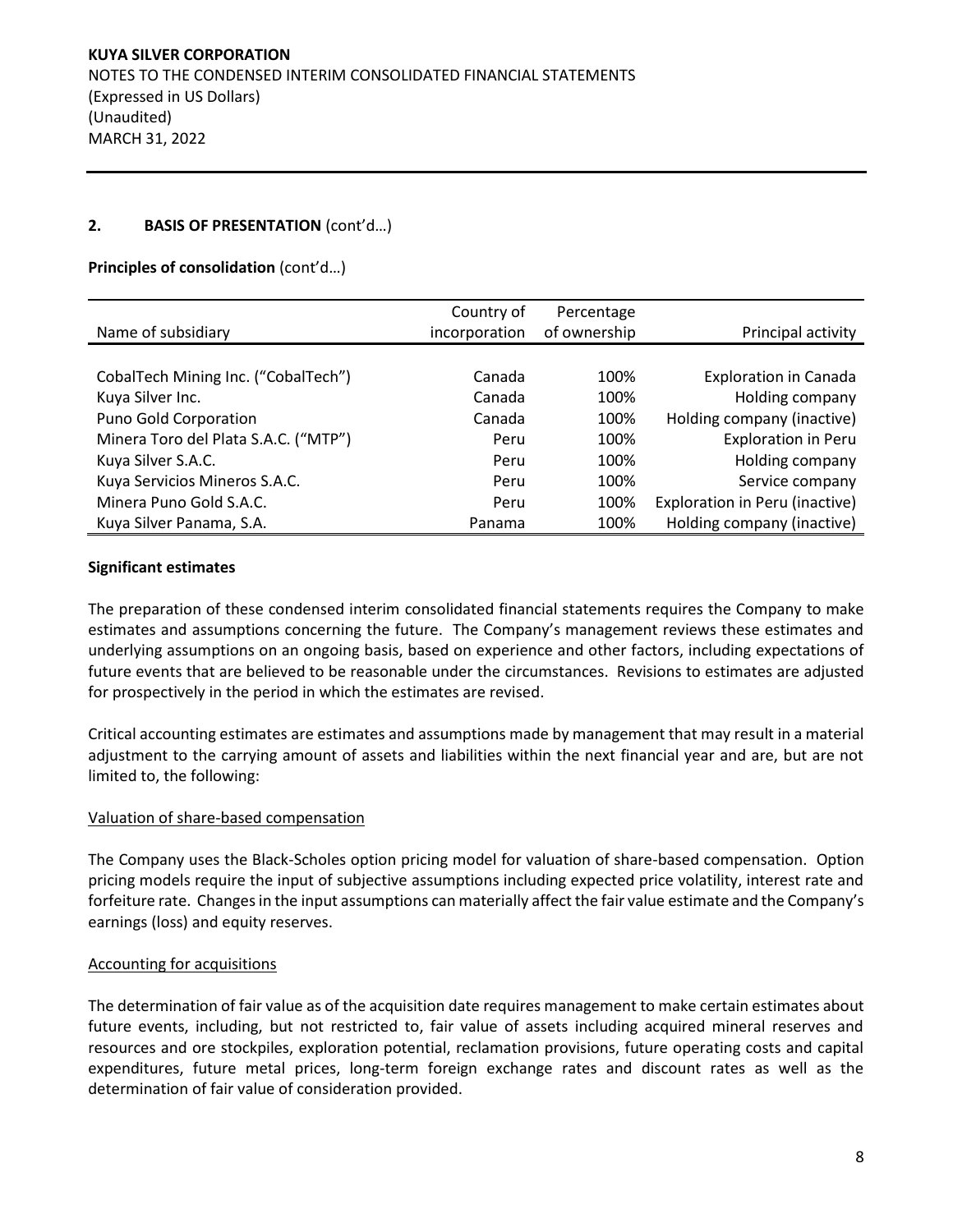## **2. BASIS OF PRESENTATION** (cont'd…)

## **Significant estimates** (cont'd…)

#### Estimated reclamation and closure costs

The Company's provision for reclamation and closure cost obligations represents management's best estimate of the present value of the future cash outflows required to settle the liability. The provision reflects estimates of future costs directly attributable to remediating the liability, inflation, movements in foreign exchange rates, and assumptions of risks associated with the future cash outflows, and the applicable risk-free interest rates for discounting future cash outflows. Changes in the factors above can result in a change to the provision recognized by the Company. To the extent the carrying value of the related mining property is not increased above its recoverable amount, changes to reclamation and closure cost obligations are recorded with a corresponding change to the carrying amounts of related mining properties.

## **Significant judgments**

Information about critical judgments in applying accounting policies that have the most significant effect on the amounts recognized in these condensed interim consolidated financial statements are, but are not limited to, the following:

## Carrying value and the recoverability of exploration and evaluation assets

Management has determined that expenditures incurred on exploration and evaluation assets which were capitalized may have future economic benefits and may be economically recoverable. Management uses several criteria in its assessments of economic recoverability and probability of future economic benefits including geologic and other technical information, scoping and feasibility studies, accessibility of facilities, and existing permits.

## Determination of functional currency

The functional currency of the Company and its subsidiaries is the currency of the primary economic environment in which each entity operates. Determination of the functional currency may involve certain judgments to determine the primary economic environment. The functional currency may change if there is a change in events and conditions which determines the primary economic environment. The Company has determined the functional currency of each entity to be the Canadian dollar.

## Business combinations

Determination of whether a set of assets acquired, and liabilities assumed, constitute a business may require the Company to make certain judgments, taking into account all facts and circumstances. A business is presumed to be an integrated set of activities and assets capable of being conducted and managed for the purpose of providing a return in the form of dividends, lower costs or economic benefits. The transaction with CobalTech was determined to constitute an acquisition of assets (Note 4).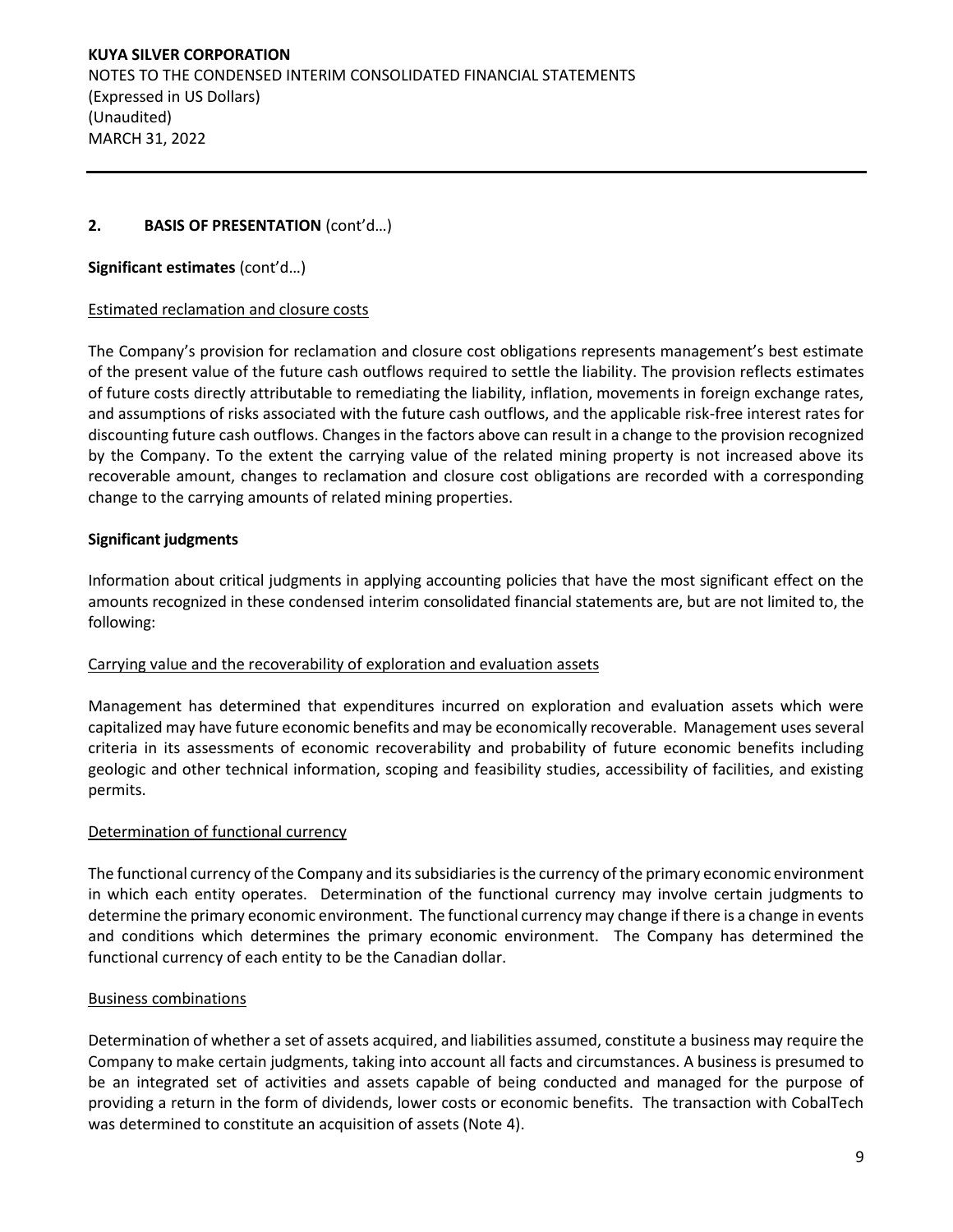# **2. BASIS OF PRESENTATION** (cont'd…)

## **Significant judgments** (cont'd…)

## Recovery of deferred tax assets

Judgment is required in determining whether deferred tax assets are recognized in the statement of financial position. Deferred tax assets, including those arising from unutilized tax losses, require management to assess the likelihood that the Company will generate taxable earnings in future periods, in order to utilize recognized deferred tax assets. Estimates of future taxable income are based on forecast cash flows from operations and the application of existing tax laws in each jurisdiction. To the extent that future cash flows and taxable income differ significantly from estimates, the ability of the Company to realize the net deferred tax assets recorded at the date of the statement of financial position could be impacted. Additionally, future changes in tax laws in the jurisdictions in which the Company operates could limit the ability of the Company to obtain tax deductions in future periods. The Company has not recorded any deferred tax assets.

# Classification of investments as subsidiaries, joint ventures, associated companies or portfolio investments

Classification of investments requires judgement as to whether the Company controls, has joint control of, or has significant influence over the strategic financial and operating decisions relating to the activities of the investee. In assessing the level of control or influence that the Company has over an investee, management considers ownership percentages of the securities of the investee, board representation of the investee as well as other relevant provisions in shareholder or other agreements. If an investor holds or has the ability to hold 20% or more of the voting power of the investee, it is presumed that the investor has significant influence, unless it can be clearly demonstrated that this is not the case. Conversely, if the investor holds less than 20% of the voting power of the investee, it is presumed that the investor does not have significant influence, unless such influence can be clearly demonstrated.

## Going concern

The Company has exercised judgment in determining whether its available funds are sufficient to continue operations for 12 months from the end of the reporting period.

# **3. SIGNIFICANT ACCOUNTING POLICIES**

These condensed interim consolidated financial statements were prepared using the same accounting policies and methods of computation as in the Company's consolidated financial statements for the year ended December 31, 2021.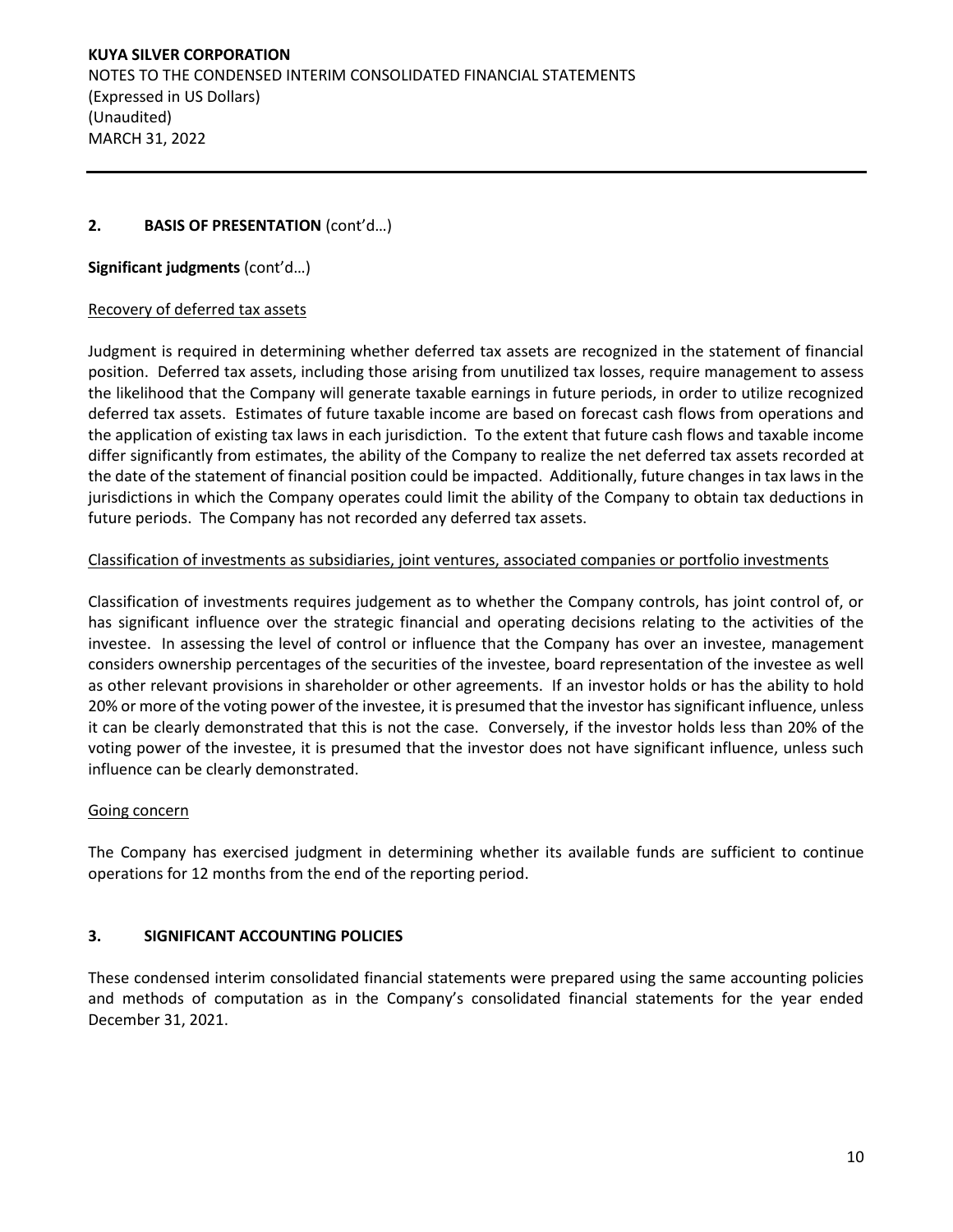# **3. SIGNIFICANT ACCOUNTING POLICIES** (cont'd…)

#### **New standards, interpretations and amendments to existing standards not yet effective**

A number of new standards and amendments to standards and interpretations have been issued by the IASB and are effective for annual periods beginning on or after January 1, 2023 which have not been applied in preparing these consolidated financial statements as they are not yet effective. The standards and amendments to standards that would be applicable to the consolidated financial statements of the Company are the following:

## *IAS 12, Income Taxes*

The amendments will require companies to recognize deferred tax on particular transactions that, on initial recognition, give rise to equal amounts of taxable and deductible temporary differences. The amendments will typically apply to transactions such as leases for the lessee and decommissioning and restoration obligations related to assets in operation. This amendment is effective for financial statements beginning on or after January 1, 2023, with early adoption permitted.

While management does not currently anticipate these amendments having a material effect on the Company's consolidated financial statements for 2023, they may have an effect in periods beyond 2023.

## **4. ACQUISITION OF COBALTECH**

On February 26, 2021, the Company entered into a share purchase and option agreement (the "Purchase Agreement") with Electra Battery Metals Corporation ("Electra", formerly known as First Cobalt Corp.), a Canadian public company that owned certain silver mineral exploration assets (the "Kerr Assets"), located in north-eastern Ontario, Canada. On March 1, 2021, the transaction was completed, and the Company paid CAD \$1,000,000 (\$789,827) and issued a total of 1,437,470 common shares, at a value of \$2,668,079 or CAD \$2.35 (\$1.86) per share, for a total cost of \$3,457,906 for 100% of the issued and outstanding common shares and preferred shares of CobalTech. 1,000 class A shares were retained by Electra to facilitate the flow through share expenditure arrangements detailed below.

As part of the Purchase Agreement, Electra agreed to provide CobalTech with CAD \$500,000 at the time of closing, for the Company to utilize on flow-through eligible expenditures prior to December 31, 2021. In order to facilitate these flow-through expenditure arrangements, Electra subscribed for 1,000 Class A shares of CobalTech. On closing, Electra maintained ownership of the Class A shares, which granted Electra the ability to appoint a majority of the directors of CobalTech, until such time as the Class A shares are redeemed, as described below. Accordingly, the Company was not considered to have control over CobalTech and instead, was considered to have significant influence over the financial and operating decisions of CobalTech until the Class A shares are redeemed. The Company initially recorded its interest in CobalTech as an equity investment.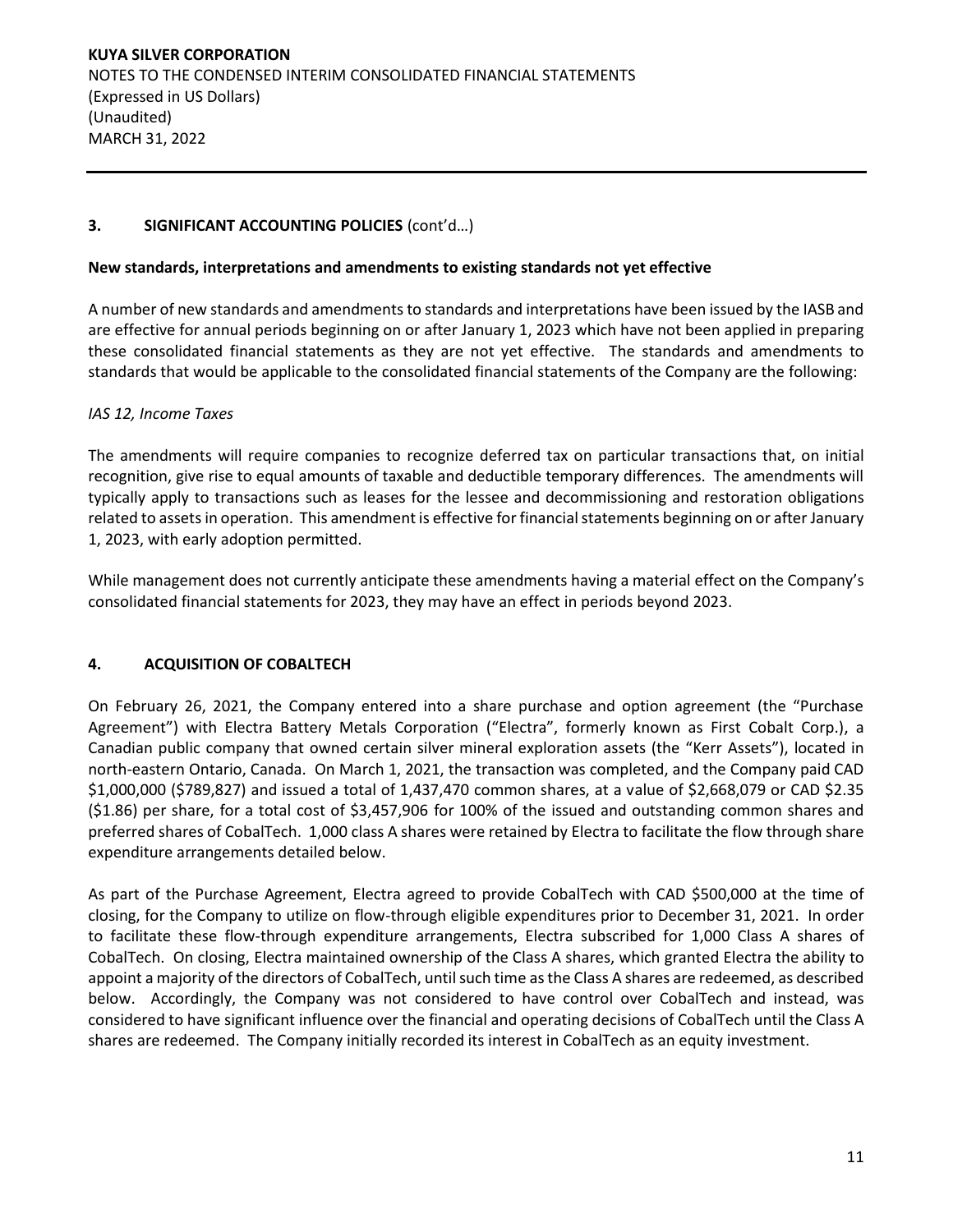# **4. ACQUISITION OF COBALTECH** (cont'd…)

The Class A shares were redeemable at the option of CobalTech at a price of CAD \$0.001 per Class A share. As a condition of the Purchase Agreement, the Class A shares could not be redeemed until CobalTech incurred CAD \$500,000 of flow through eligible expenditures on the mineral properties comprising the Kerr Assets described above. As at September 30, 2021, CobalTech incurred the CAD \$500,000 of flow-through eligible expenditures, renounced these flow-through eligible expenditures to Electra and redeemed the Class A shares. As a result, the Company obtained control and consolidated CobalTech effective September 30, 2021.

The Company's share of the equity loss of CobalTech from acquisition on March 1, 2021 until consolidation effective September 30, 2021 was \$208,172. A reconciliation of the equity investment for 2021 is as follows:

|                                                                                | <b>CobalTech</b> |
|--------------------------------------------------------------------------------|------------------|
|                                                                                |                  |
| Equity investment                                                              |                  |
| December 31, 2020                                                              | \$               |
| <b>Additions</b>                                                               | 3,457,906        |
| Equity (loss) for the period from acquisition on March 1 to September 29, 2021 | (208, 172)       |
| Adjustment on currency translation                                             | (9,987)          |
| Adjustment on consolidating CobalTech                                          | (3,239,747)      |
| Total equity investment as at December 31, 2021                                |                  |
| Advances                                                                       |                  |
| December 31, 2020                                                              |                  |
| <b>Additions</b>                                                               | 303,034          |
| Adjustment on currency translation                                             | (18, 676)        |
| Adjustment on consolidating CobalTech                                          | (284, 358)       |
| Total advances as at December 31, 2021                                         |                  |
| Total equity investment and advances as at December 31, 2021                   |                  |

Effective September 30, 2021, CobalTech redeemed the Class A shares held by Electra, thereby providing the Company with control over 100% of the issued and outstanding shares of CobalTech.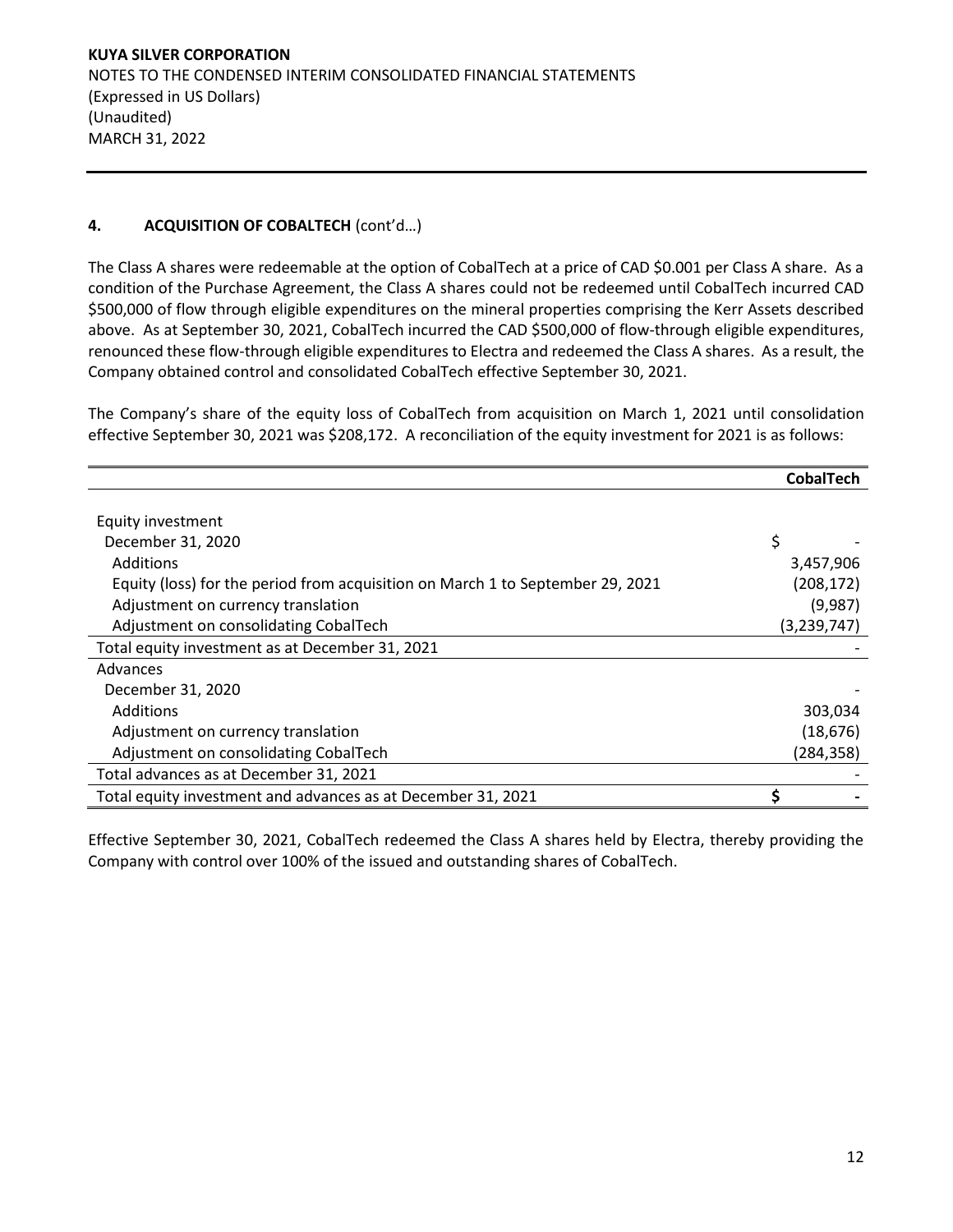## **4. ACQUISITION OF COBALTECH** (cont'd…)

CobalTech did not meet the definition of a business for accounting purposes in accordance with IFRS 3. For accounting purposes, the transition from CobalTech being an equity investment to consolidating 100% of CobalTech into the consolidated financial statements of the Company was treated as an asset acquisition. As such, effective on the redemption of the class A shares, the fair value assigned to the identified assets acquired and liabilities assumed are presented below:

| <b>Cost of acquisition:</b>              |    |               |
|------------------------------------------|----|---------------|
| Equity investment                        | \$ | 3,239,747     |
| Advances                                 |    | 284,358       |
|                                          |    | 3,524,105     |
| <b>Allocated as follows:</b>             |    |               |
| Cash                                     | \$ | 7,555         |
| Receivables                              |    | 61,820        |
| Prepaids and advances                    |    | 17,703        |
| Exploration and evaluation assets        |    | 4,606,463     |
| Accounts payable and accrued liabilities |    | (7,672)       |
| Reclamation provision                    |    | (1, 161, 764) |
|                                          | Ś  | 3,524,105     |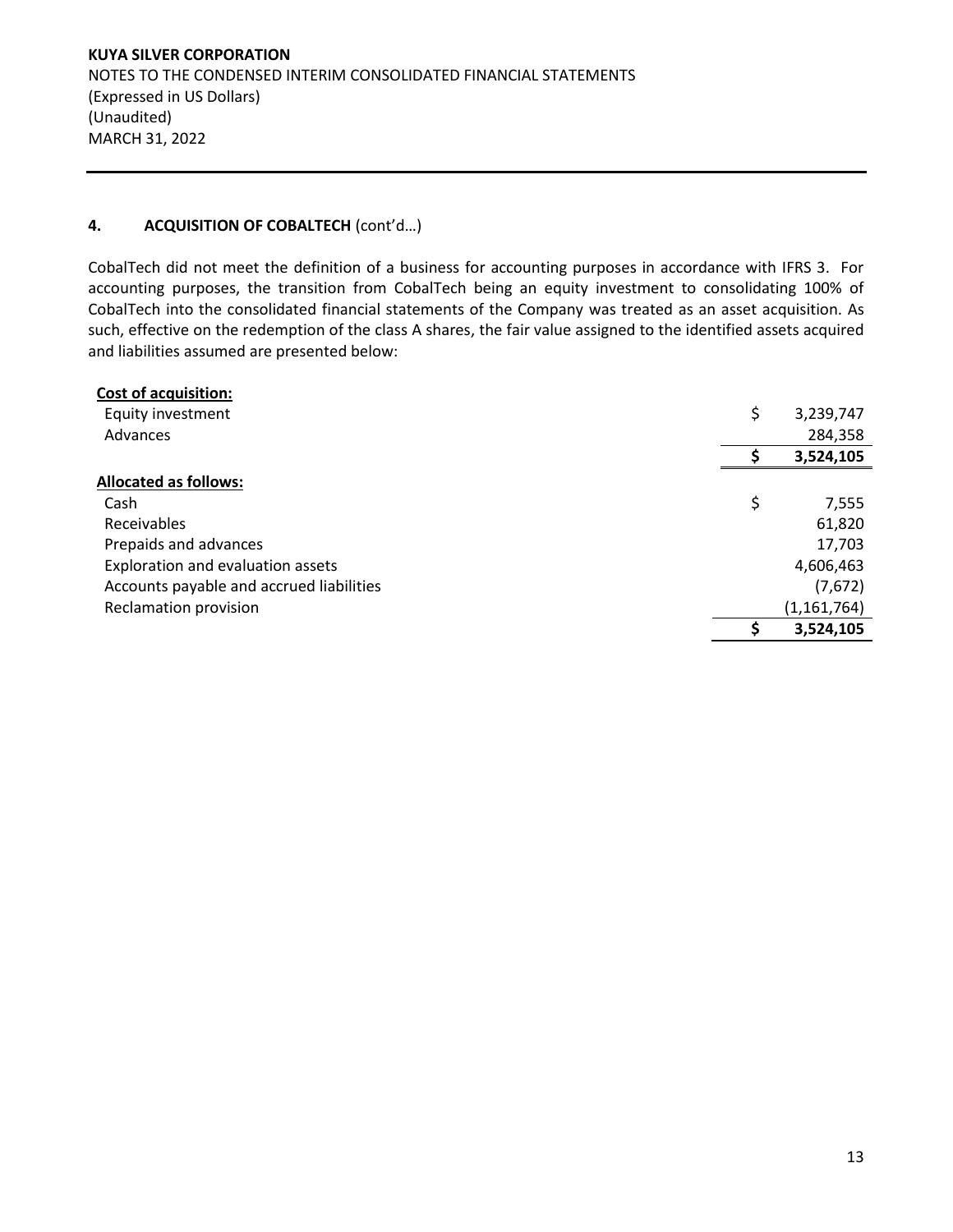## **5. FACILITIES AND EQUIPMENT**

|                        |                     |         | <b>Facilities and</b> |                 |              |               |
|------------------------|---------------------|---------|-----------------------|-----------------|--------------|---------------|
|                        | <b>Construction</b> |         | leasehold             |                 | <b>Field</b> |               |
|                        | in progress         |         | improvements          | <b>Vehicles</b> | equipment    | <b>Total</b>  |
|                        |                     |         |                       |                 |              |               |
| <b>COST</b>            |                     |         |                       |                 |              |               |
| December 31, 2020      | \$                  | \$      |                       | \$              | \$<br>11,789 | \$<br>11,789  |
| Additions              | 253,464             |         |                       | 28,521          |              | 281,985       |
| Transfer               | (253, 464)          |         | 253,464               |                 |              |               |
| Adjustment on currency |                     |         |                       |                 |              |               |
| translation            |                     |         | (2, 556)              | (1,061)         | 41           | (3, 576)      |
| December 31, 2021      |                     |         | 250,908               | 27,460          | 11,830       | 290,198       |
| Adjustment on currency |                     |         |                       |                 |              |               |
| translation            |                     |         | 3,860                 | 422             | 182          | 4,464         |
| March 31, 2022         | \$                  | \$      | 254,768               | \$<br>27,882    | \$<br>12,012 | \$<br>294,662 |
|                        |                     |         |                       |                 |              |               |
| <b>ACCUMULATED</b>     |                     |         |                       |                 |              |               |
| <b>DEPRECIATION</b>    |                     |         |                       |                 |              |               |
| December 31, 2020      | \$                  | \$      |                       | \$              | \$<br>363    | \$<br>363     |
| Depreciation           |                     |         | 54,558                | 2,787           | 1,479        | 58,824        |
| Adjustment on currency |                     |         |                       |                 |              |               |
| translation            |                     |         | (792)                 | (40)            | (20)         | (852)         |
| December 31, 2021      |                     |         | 53,766                | 2,747           | 1,822        | 58,335        |
| Depreciation           |                     |         | 26,957                | 1,377           | 366          | 28,700        |
| Adjustment on currency |                     |         |                       |                 |              |               |
| translation            |                     |         | 1,165                 | 60              | 33           | 1,258         |
| March 31, 2022         | \$                  | \$      | 81,888                | \$<br>4,184     | \$<br>2,221  | \$<br>88,293  |
|                        |                     |         |                       |                 |              |               |
| <b>NET BOOK VALUE</b>  |                     |         |                       |                 |              |               |
| December 31, 2021      | \$                  | $\zeta$ | 197,142               | \$<br>24,713    | \$<br>10,008 | \$<br>231,863 |
|                        |                     |         |                       |                 |              |               |
| March 31, 2022         | \$                  | \$      | 172,880               | \$<br>23,698    | \$<br>9,791  | \$<br>206,369 |

Construction in progress was related to capital costs incurred in connection with constructing buildings and leasehold improvements at an exploration camp at Bethania. No depreciation is recorded on assets under construction. Construction of these facilities were considered completed as at June 30, 2021 and the associated costs were transferred to facilities and leasehold improvements. Deprecation is included in operations and supplies in exploration and evaluation expenditures.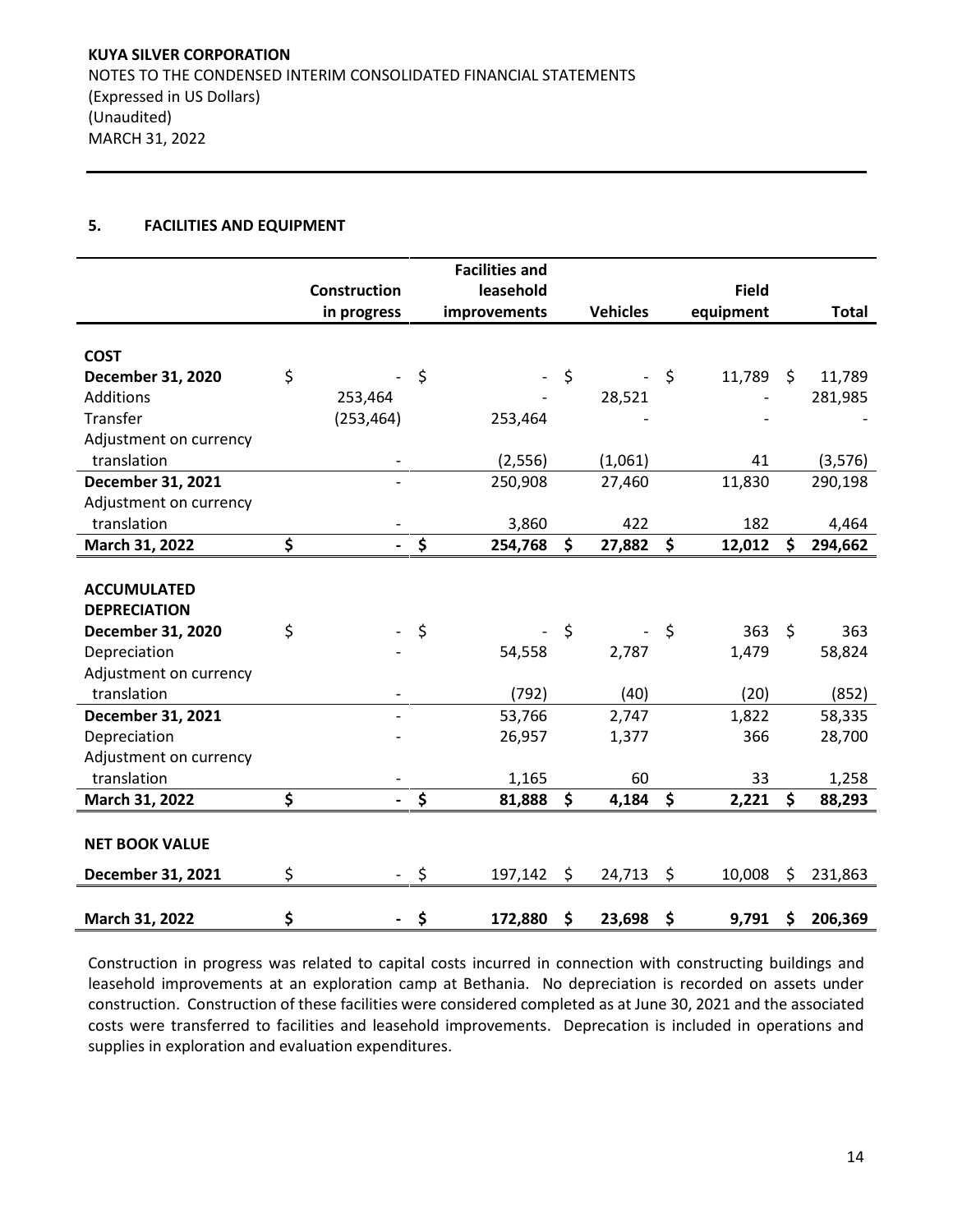## **6. EXPLORATION AND EVALUATION ASSETS**

Exploration and evaluation assets include assets in Peru and in Canada.

|                                         | <b>Bethania</b><br><b>Silver</b> |   |             |      | <b>Silver</b><br><b>Kings</b> |                  |
|-----------------------------------------|----------------------------------|---|-------------|------|-------------------------------|------------------|
| Project                                 | Project                          |   | <b>Kerr</b> |      | JV                            | <b>Total</b>     |
|                                         |                                  |   |             |      |                               |                  |
| <b>December 31, 2020</b>                | \$<br>16,726,267                 | S |             | - \$ | $\overline{a}$                | \$<br>16,726,267 |
| <b>Additions</b>                        | 1,457,500                        |   |             |      |                               | 1,457,500        |
| Additions from acquisition of CobalTech |                                  |   |             |      |                               |                  |
| (Note 4)                                |                                  |   | 4,606,463   |      |                               | 4,606,463        |
| Issuance of common shares               |                                  |   |             |      | 771,916                       | 771,916          |
| Reclamation provision adjustment        |                                  |   | 904,799     |      |                               | 904,799          |
| Adjustment on currency translation      | 8,079                            |   | 4,440       |      | (5,490)                       | 7,029            |
| December 31, 2021                       | 18,191,846                       |   | 5,515,702   |      | 766,426                       | 24,473,974       |
| Adjustment on currency translation      | 279,855                          |   | 84,852      |      | 11,790                        | 376,497          |
| March 31, 2022                          | 18,471,701                       |   | 5,600,554   |      | 778,216                       | 24,850,471       |

#### **Bethania Silver Project, Peru**

The Company's Bethania Silver Project consists of three properties in the same area of interest, Bethania, Carmelita, and Tres Banderas.

## **Bethania**

In fiscal 2020, the Company completed the acquisition of MTP, whose principal asset is its interest in Bethania. The acquisition value attributed to Bethania was \$16,755,385.

As at March 31, 2022, the Company has recorded a reclamation provision in the amount of \$50,191 (December 31, 2021 - \$46,873) as an estimate for potential future reclamation and rehabilitation obligations at Bethania, based on activities to date. The estimated costs to be incurred have been adjusted for inflation of 2% (December 31, 2021 - 2%) and then discounted using current market-based pre-tax discount rate of 5% (December 31, 2021 - 5%).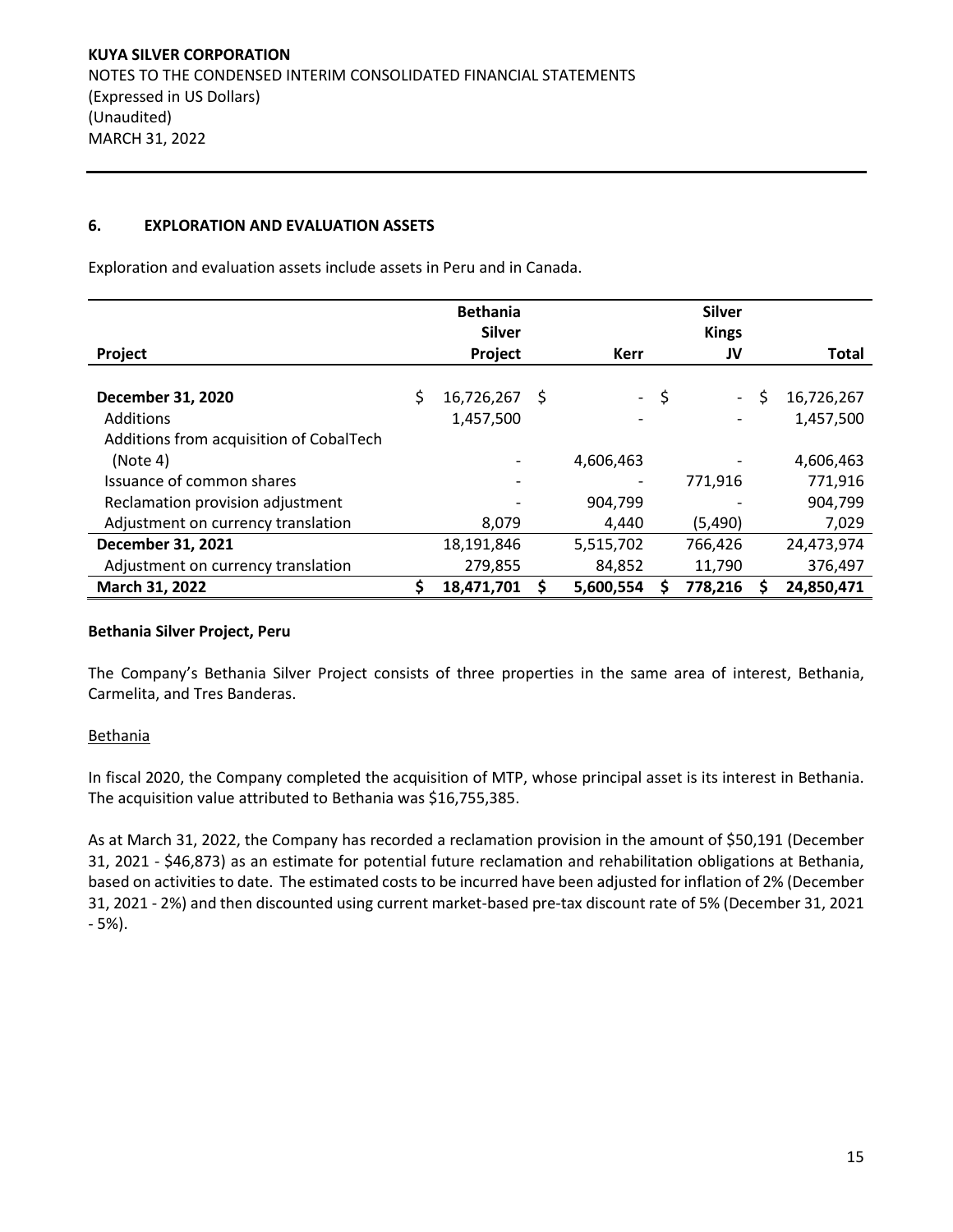# **6. EXPLORATION AND EVALUATION ASSETS** (cont'd…)

#### **Bethania Silver Project, Peru** (cont'd…)

#### Carmelita

In fiscal 2021, the Company acquired mining concessions located in the district of Acobambilla, department of Huancavelica, Peru, west of Bethania, known as the Carmelita concessions for a total purchase price of \$892,500, consisting of \$492,500 in cash and \$400,000 in common shares. Upon signing of the agreements, \$293,500 was paid. The remaining \$199,000 was due on May 14, 2022 and the vendor has agreed to extend the due date to later in 2022. The \$400,000 in common shares in the capital of the Company is due to be issued on November 14, 2022 at a deemed price per common share equal to the 10-day average closing price of the common shares on the CSE, ending on the day prior to issuance.

The \$199,000 has been recorded in accounts payable and accrued liabilities (Note 7) and the \$400,000 in common shares has been reflected as an obligation to issue shares and classified as a liability since the obligation will be settled with a variable number of shares.

## Tres Banderas

The Company has mining concessions located in the district of Acobambilla, department of Huancavelica, Peru, south of Bethania, known as the Tres Banderas Concessions. In fiscal 2021, the Company acquired additional concessions in the district via a sealed-bid auction for total cash payments of \$565,000.

## **Kerr, Canada**

On September 30, 2021, the Company commenced consolidating CobalTech, whose principal asset was its interest in the Kerr Project. The acquisition value attributed to the project was \$4,606,463 (Note 4).

As at March 31, 2022, the Company has recorded a reclamation provision in the amount of \$2,112,019 (December 31, 2021 - \$2,067,682) as an estimate for potential future reclamation and rehabilitation obligations on Kerr, based on the historical activities on the project to date. The estimated costs to be incurred have been adjusted for inflation of 3% (December 31, 2021 - 2%) and then discounted using current market-based pre-tax discount rate of 2.4% (December 31, 2021 - 1.4%). Subsequent to the closing date of the acquisition of CobalTech in fiscal 2021, the Company recorded a change in estimate related to the reclamation provision of \$904,799, which was recorded as an increase to exploration and evaluation assets. During the three months ended March 31, 2022, the Company recorded accretion related to the reclamation provision of \$12,372 (2021 - \$nil), which was recorded as an increase to the reclamation provision, with an offsetting amount to accretion expense.

## **Silver Kings JV, Canada**

The Purchase Agreement with Electra (Note 4) also provides the Company with an option (the "Option") to acquire up to a 70% interest in Electra's remaining silver mineral assets (the "Remaining Assets") in the Cobalt, Ontario area and to form a joint venture.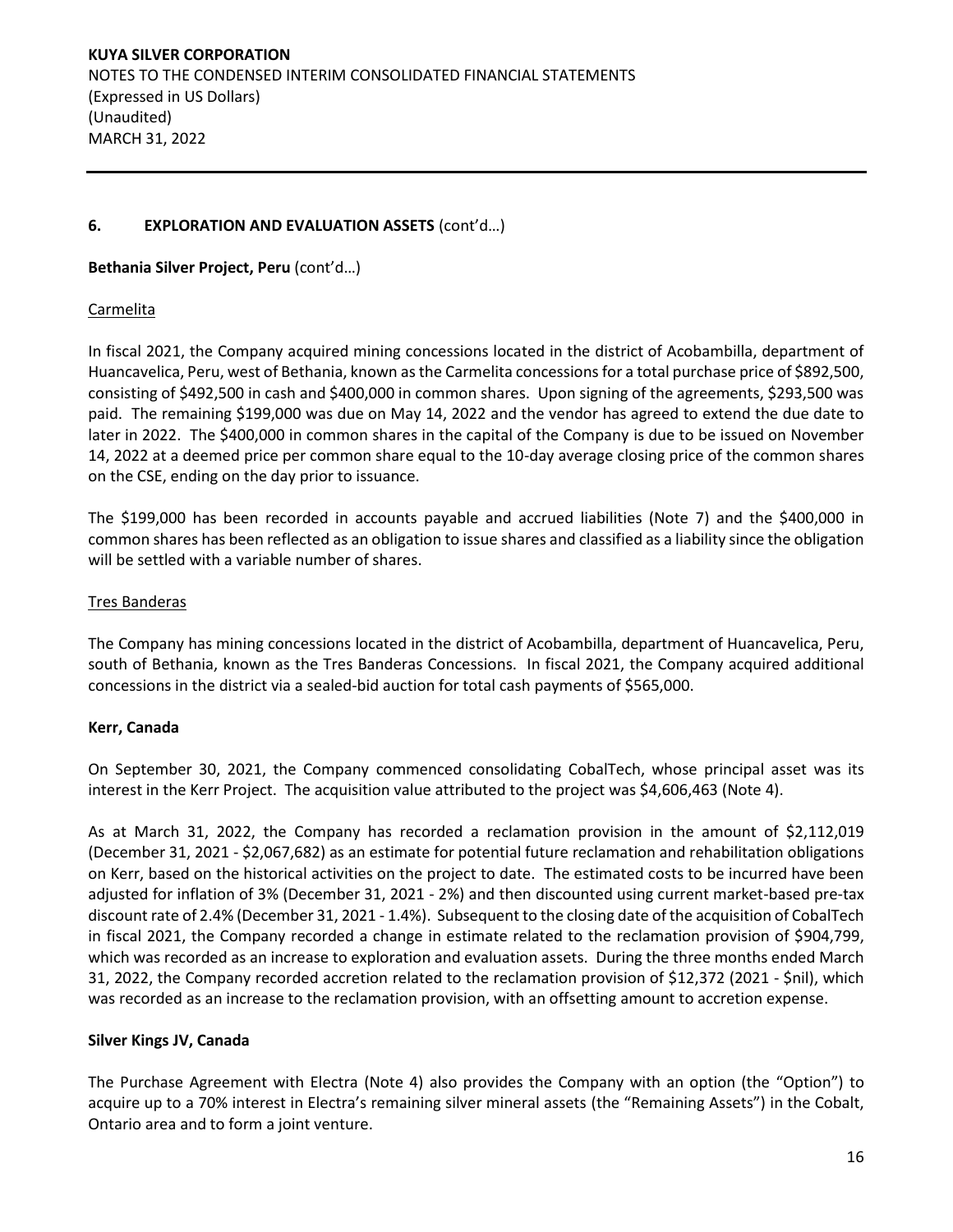# **6. EXPLORATION AND EVALUATION ASSETS** (cont'd…)

## **Silver Kings JV, Canada** (cont'd…)

In fiscal 2021, the Company issued 671,141 common shares to Electra, valued at \$771,916 (CAD \$973,154), for the initial earn-in payment under the Option. To fully exercise the Option, the Company must make cash payments totaling CAD \$2,000,000 and complete work commitments of CAD \$4,000,000, as follows:

|                                                   | <b>Acquisition in cash</b><br>(in CAD) | <b>Work commitments</b><br>(in CAD) |
|---------------------------------------------------|----------------------------------------|-------------------------------------|
| Requirements on or before:                        |                                        |                                     |
| September 1, 2021 ("Initial Earn-In") - completed | 1,000,000                              | Ś                                   |
| September 1, 2022 (49% interest)                  | 300,000                                | 2,000,000                           |
| September 1, 2023 (additional 11% interest)       | 350,000                                | 1,000,000                           |
| September 1, 2024 (additional 10% interest)       | 350,000                                | 1,000,000                           |
|                                                   |                                        |                                     |
|                                                   | 2,000,000                              | 4,000,000                           |

The Purchase Agreement provides that the Company may issue an equivalent value in common shares of the Company at the 20-day volume-weighted average price in lieu of making the cash payments. Following the completion of the Initial Earn-In payment, the Company and Electra are negotiating the terms of a joint venture agreement for the joint exploration and development of the Remaining Assets.

## Exploration and evaluation expenditures

Exploration and evaluation expenditures for the three months ended March 31, 2022 are as follows:

|                                           | <b>Bethania</b><br><b>Silver</b> |    |                     | <b>Silver</b>    |               |
|-------------------------------------------|----------------------------------|----|---------------------|------------------|---------------|
| Project                                   | Project                          |    | <b>Kerr</b>         | <b>Kings JV</b>  | <b>Total</b>  |
| Civil works and engineering               | \$<br>187,207                    | .S | $\omega_{\rm{max}}$ | \$<br>$\sim$ $-$ | \$<br>187,207 |
| Geology and drilling                      | 105,471                          |    |                     |                  | 105,471       |
| Operations and supplies                   | 95,552                           |    | 4,581               | 2,220            | 102,353       |
| Property maintenance, licences and rights | 4,808                            |    | 6,595               |                  | 11,403        |
| Safety and environment                    | 41,601                           |    | 1,841               |                  | 43,442        |
| Value-added tax                           | 65,649                           |    |                     |                  | 65,649        |
| Wages and benefits                        | 94,466                           |    | 14,287              | 20,589           | 129,342       |
|                                           |                                  |    |                     |                  |               |
| Total                                     | \$<br>594,754                    |    | 27,304              | 22,809           | 644,867       |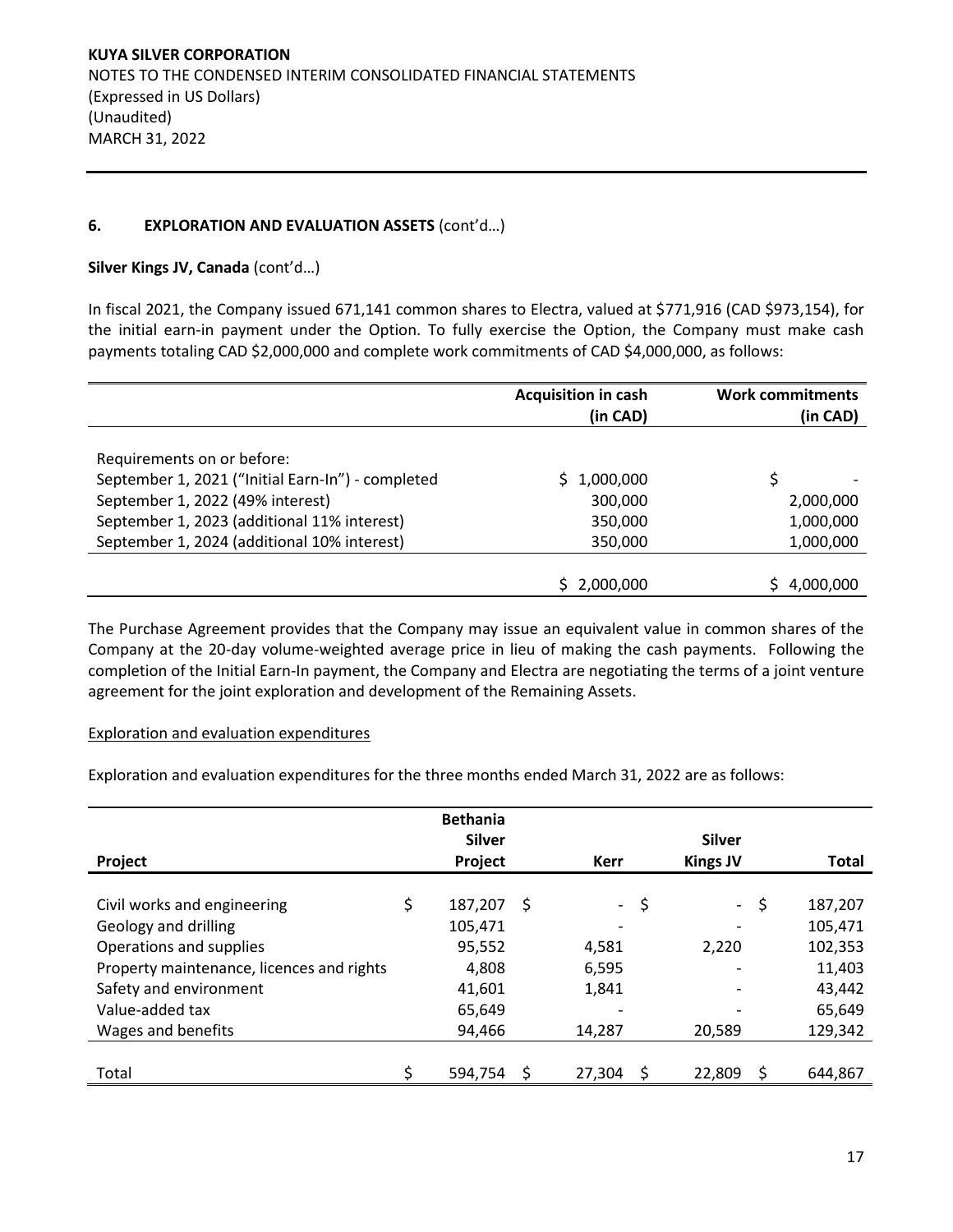## **6. EXPLORATION AND EVALUATION ASSETS** (cont'd…)

Exploration and evaluation expenditures (cont'd…)

Exploration and evaluation expenditures for the three months ended March 31, 2021 are as follows:

|                                    | <b>Bethania</b> |              |                |    |              |
|------------------------------------|-----------------|--------------|----------------|----|--------------|
|                                    | <b>Silver</b>   |              | <b>Silver</b>  |    |              |
| Project                            | Project         | $Kerr^{(1)}$ | Kings JV $(2)$ |    | <b>Total</b> |
|                                    |                 |              |                |    |              |
| Civil works and engineering        | 70,244 \$       | $\sim$       | \$<br>$\sim$   | \$ | 70,244       |
| Geology and drilling               | 32,030          |              |                |    | 32,030       |
| Operations and supplies            | 3,299           |              |                |    | 3,299        |
| Property maintenance, licences and | 10,616          |              |                |    | 10,616       |
| rights                             |                 |              |                |    |              |
| Safety and environment             | 4,270           |              |                |    | 4,270        |
| Value-added tax                    | 38,298          |              |                |    | 38,298       |
| Wages and benefits                 | 53,871          |              |                |    | 53,871       |
|                                    |                 |              |                |    |              |
| Total                              | 212,628         |              |                | ς  | 212,628      |

 $<sup>1</sup>$  Exploration and evaluation expenditures incurred on Kerr until September 30, 2021 (date of consolidation of CobalTech) are not</sup> reflected in this table.

 $2)$  Following the Silver Kings JV Initial Earn-In payment on September 1, 2021, the Company started incurring exploration and evaluation expenditures on that project.

## **7. ACCOUNTS PAYABLE AND ACCRUED LIABILITIES**

|                              | <b>March</b> | <b>December</b> |
|------------------------------|--------------|-----------------|
|                              | 31, 2022     | 31, 2021        |
|                              |              |                 |
| Accounts payable             | 988,894      | 877,286         |
| Carmelita agreement (Note 6) | 199,000      | 199,000         |
| <b>Accrued liabilities</b>   | 60,776       | 168,343         |
|                              |              |                 |
|                              | 1,248,670    | 1,244,629       |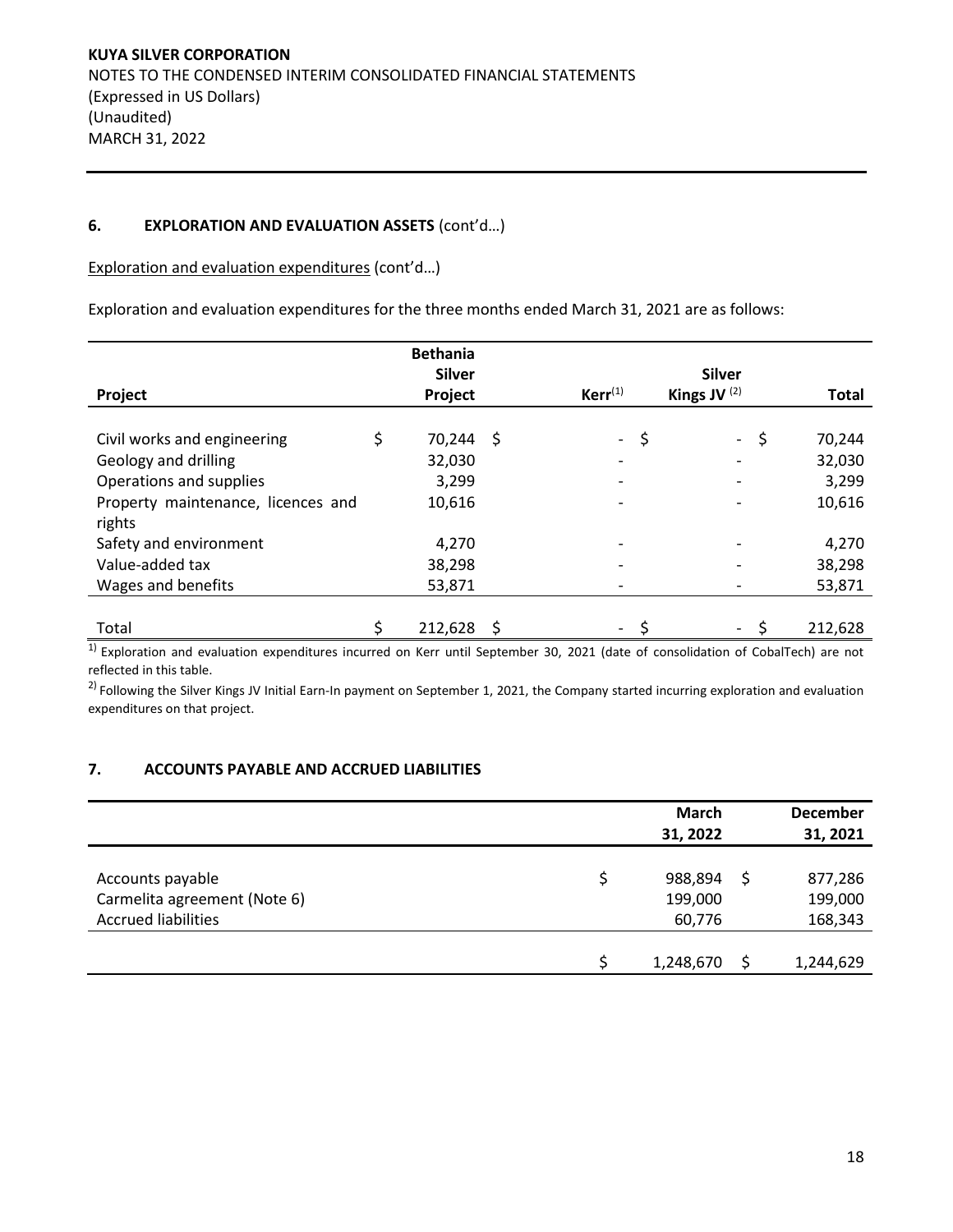#### **8. SHARE CAPITAL**

#### **Authorized share capital**

The Company's authorized capital consists of an unlimited number of common shares without par value and an unlimited number of preferred shares without par value. As at March 31, 2022, the Company had not issued any preferred shares.

#### **Issued share capital**

|                                                                | <b>Shares</b><br>outstanding | <b>Share</b><br>capital |
|----------------------------------------------------------------|------------------------------|-------------------------|
|                                                                |                              |                         |
| Balance as at December 31, 2020                                | 37,902,096                   | 22,837,377              |
| Issuance of common shares for cash by private placement        | 4,842,650                    | 6,616,914               |
| Issuance of common shares on acquisition of CobalTech (Note 4) | 1,437,470                    | 2,668,079               |
| Issuance of common shares on acquisition of exploration and    |                              |                         |
| evaluation assets (Note 6)                                     | 671,141                      | 771,916                 |
| Issuance of common shares on exercise of options               | 150,000                      | 193,191                 |
| Issuance of common shares on exercise of performance warrants  | 276,624                      | 85,016                  |
|                                                                |                              |                         |
| Balance as at December 31, 2021 and March 31, 2022             | 45,279,981                   | 33,172,493              |

During the year ended December 31, 2021, the Company issued:

- a) 4,842,650 units at a price of CAD \$1.90 per unit, on a "bought deal" private placement basis, for total proceeds of \$7,542,135 (CAD \$9,201,035). Each unit consisted of one common share and one-half of one common share purchase warrant. Each whole warrant entitles the holder to acquire one common share at a price of CAD \$2.60 per common share for a period of 24 months from the date of issue. The 2,421,325 warrants were valued at \$357,260. The Company paid a total of \$567,961 for fees and other share issue costs.
- b) 1,437,470 common shares, valued at \$2,668,079, pursuant to the acquisition of CobalTech (Note 4);
- c) 671,141 common shares, valued at \$771,916, pursuant to the acquisition of Silver Kings JV (Note 6);
- d) 150,000 common shares, for proceeds of \$107,902, on the exercise of options; and
- e) 276,624 common shares, for proceeds of \$138, on the exercise of performance warrants.

During the three months ended March 31, 2022, the Company did not issue any shares.

#### **Escrow shares**

On October 7, 2020, the Company entered into an escrow agreement pursuant to which 8,869,165 common shares were placed in escrow. These shares are subject to release in tranches over time; 10% of the securities were released on October 7, 2020 and the remaining escrowed securities will be released in six tranches of 15% every six months thereafter. As at March 31, 2022, there are 5,321,498 (December 31, 2021 - 5,321,498) shares held in escrow.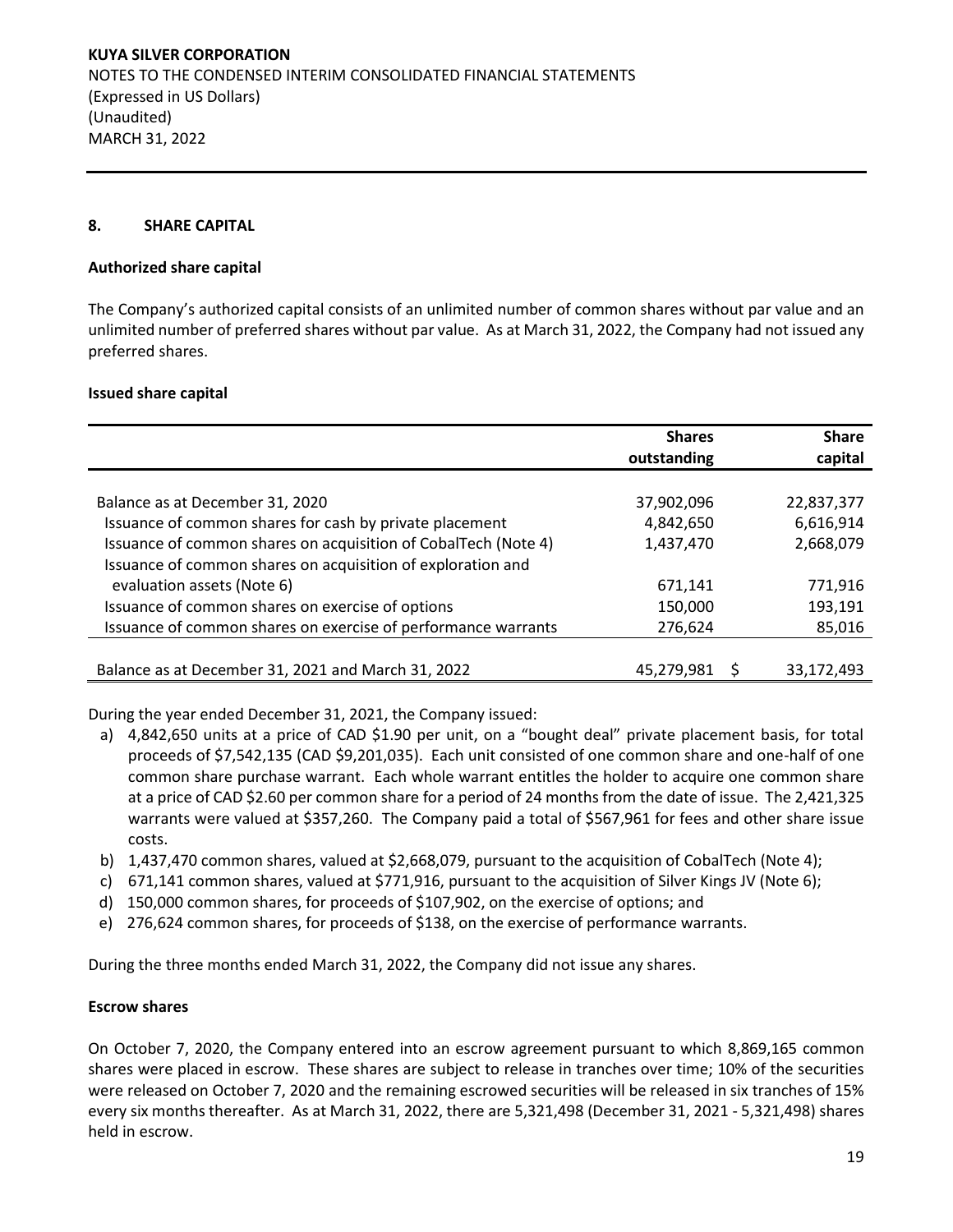# **8. SHARE CAPITAL** (cont'd…)

## **Stock options**

The Company has a shareholder-approved rolling stock option plan under which the Board of Directors ("Board") may, from time to time in its discretion, grant options to acquire common shares of the Company to its directors, officers, employees, consultants and advisors. The number of shares reserved for issuance under the plan may not exceed 10% of the number of issued and outstanding common shares of the Company. The exercise price of each option is determined by the Board but shall not be less than the market price of the Company's shares on the date prior to the date of grant less any discounts permitted by the CSE under its policies. The options may be granted for a maximum term of 10 years and are subject to such vesting provisions as may be determined by the Board.

During the three months ended March 31, 2022, the Company granted 577,500 (2021 - nil) stock options with a fair value of \$290,061 (2021 - \$nil) using the Black-Scholes option pricing model assuming a life expectancy of 5 years (2021 - nil years), a risk-free interest rate of 1.64% (2021 - nil%), a forfeiture rate of nil (2021 - nil), and volatility of 86% (2021 - nil%).

During the three months ended March 31, 2022, the Company expensed \$229,664 (2021 - \$58,485) for the fair value of options, which was recorded in share-based compensation.

During the three months ended March 31, 2022, nil (2021 - 50,000) incentive stock options were exercised; accordingly, the \$nil (2021 - \$28,430) fair value associated with the options was reclassified from reserves to share capital.

The continuity of option transactions of the Company was as follows:

|                                  | Number of<br>options |      | Weighted<br>average<br>exercise price<br>(in CAD) |
|----------------------------------|----------------------|------|---------------------------------------------------|
| Balance as at December 31, 2020  | 1,222,500            | - \$ | 1.63                                              |
| Granted                          | 625,000              |      | 1.69                                              |
| Forfeited                        | (155,000)            |      | 2.98                                              |
| Exercised                        | (150,000)            |      | 0.90                                              |
| Balance as at December 31, 2021  | 1,542,500            | -\$  | 1.59                                              |
| Granted                          | 577,500              |      | 0.94                                              |
| Balance as at March 31, 2022     | 2,120,000            |      | 1.41                                              |
| Exercisable as at March 31, 2022 | 1,318,334            | S    | 1.54                                              |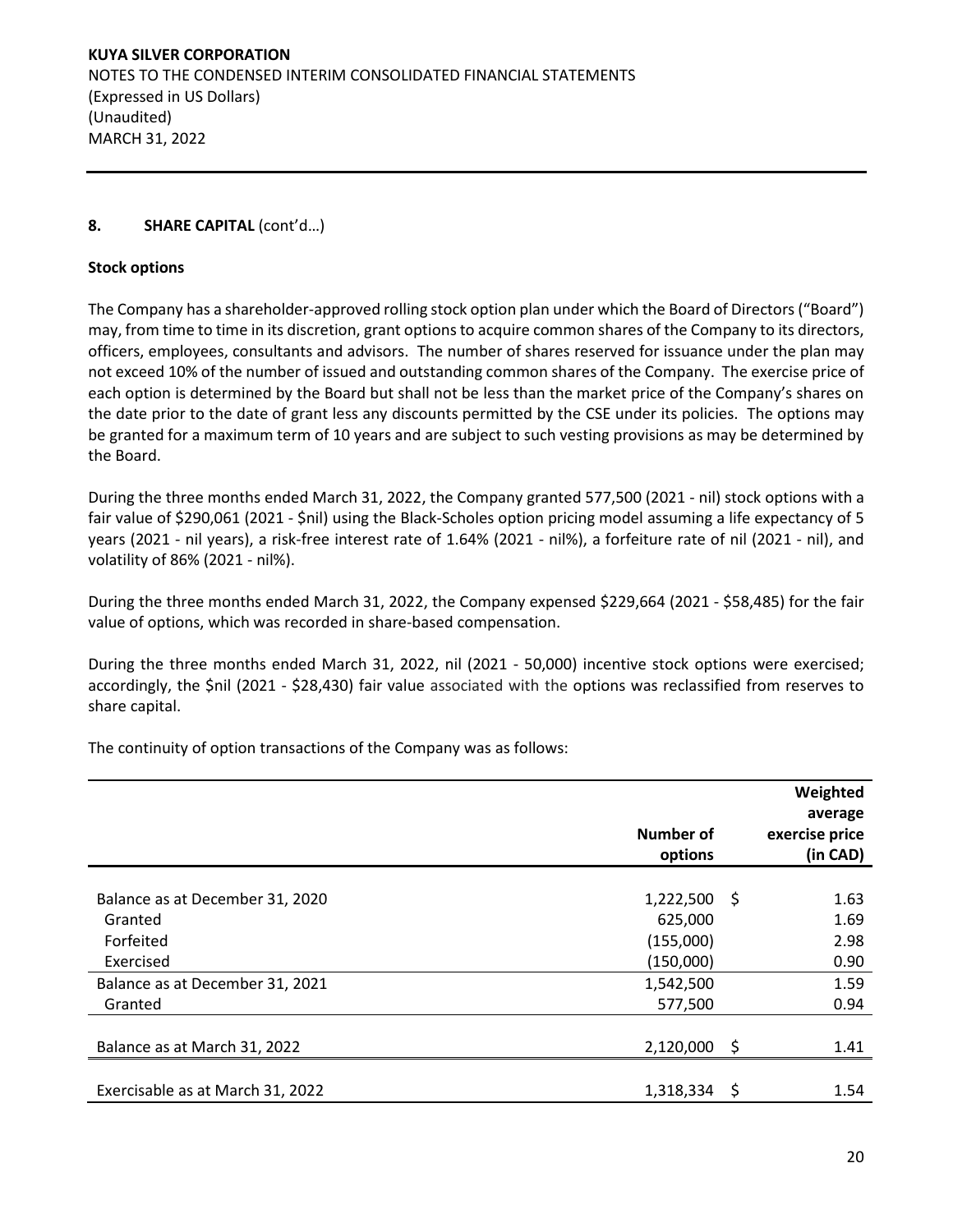## **8. SHARE CAPITAL** (cont'd…)

#### **Stock options** (cont'd…)

As at March 31, 2022, the Company had outstanding options enabling the holder to acquire common shares as follows:

| <b>Number of</b><br>options | <b>Number of</b><br>exercisable options | <b>Exercise</b><br>price<br>(in CAD) | <b>Weighted average</b><br>remaining life |                    |
|-----------------------------|-----------------------------------------|--------------------------------------|-------------------------------------------|--------------------|
|                             |                                         |                                      | (years)                                   | <b>Expiry date</b> |
| 30,000                      | 30,000                                  | \$<br>3.70                           | 0.93                                      | March 6, 2023      |
| 125,000                     | 125,000                                 | \$<br>3.75                           | 1.13                                      | May 17, 2023       |
| 100,000                     | 100,000                                 | \$<br>1.55                           | 1.23                                      | June 24, 2023      |
| 62,500                      | 62,500                                  | \$<br>4.15                           | 1.90                                      | February 21, 2024  |
| 770,000                     | 556,667                                 | \$<br>0.90                           | 3.51                                      | October 1, 2025    |
| 275,000                     | 91,667                                  | \$<br>1.55                           | 4.24                                      | June 24, 2026      |
| 180,000                     | 60,000                                  | \$<br>1.90                           | 4.24                                      | June 24, 2026      |
| 577,500                     | 292,500                                 | \$<br>0.94                           | 4.84                                      | January 31, 2027   |
|                             |                                         |                                      |                                           |                    |
| 2,120,000                   | 1,318,334                               |                                      |                                           |                    |

# **Share purchase warrants**

The continuity of share purchase warrants of the Company was as follows:

|                                                      | Number of<br>warrants                 |     | Weighted<br>average<br>exercise price<br>(in CAD) |
|------------------------------------------------------|---------------------------------------|-----|---------------------------------------------------|
| Balance as at December 31, 2020<br>Issued<br>Expired | 479,665 \$<br>2,421,325<br>(479, 665) |     | 5.00<br>2.60<br>5.00                              |
| Balance as at December 31, 2021 and March 31, 2022   | 2,421,325                             | -\$ | 2.60                                              |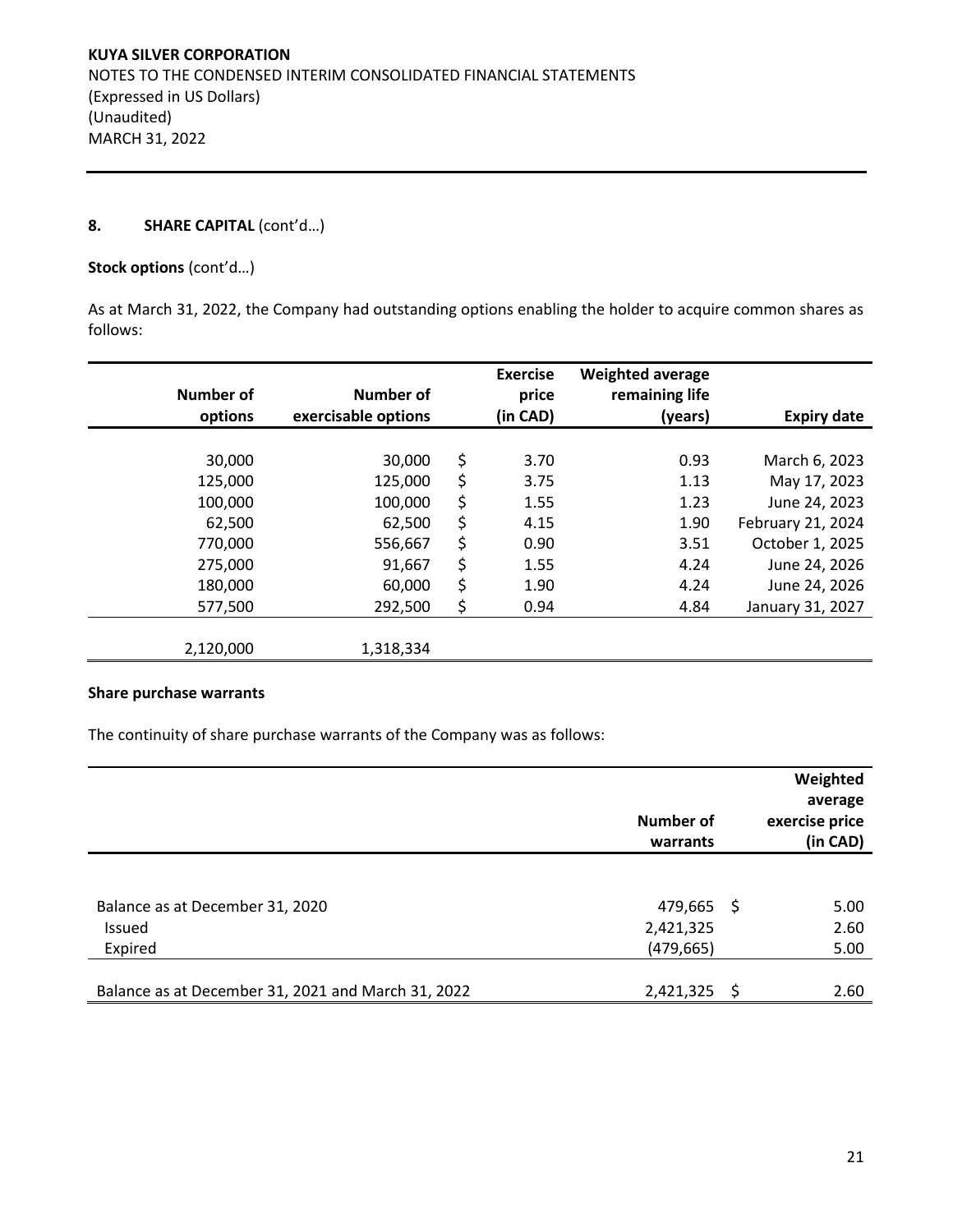## **8. SHARE CAPITAL** (cont'd…)

#### **Share purchase warrants** (cont'd…)

As at March 31, 2022, the Company had outstanding share purchase warrants enabling the holder to acquire common shares as follows:

| <b>Number of</b><br>share purchase<br>warrants | <b>Exercise</b><br>price<br>(in CAD) | <b>Weighted average</b><br>remaining life<br>(years) | <b>Expiry date</b> |
|------------------------------------------------|--------------------------------------|------------------------------------------------------|--------------------|
| 2,421,325                                      | 2.60                                 | 1.21                                                 | June 16, 2023      |
| 2,421,325                                      |                                      |                                                      |                    |

# **Performance warrants**

During the three months ended March 31, 2022, nil (2021 - 276,624) performance warrants were exercised; accordingly, the \$nil (2021 - \$84,878) issue-date fair value associated with the warrants was reclassified from reserves to share capital.

The continuity of performance warrants of the Company was as follows:

|                                                    | Number of<br>warrants    | Weighted<br>average<br>exercise price |
|----------------------------------------------------|--------------------------|---------------------------------------|
| Balance as at December 31, 2020<br>Exercised       | 276,624<br>(276, 624)    | 0.0005<br>0.0005                      |
| Balance as at December 31, 2021 and March 31, 2022 | $\overline{\phantom{a}}$ |                                       |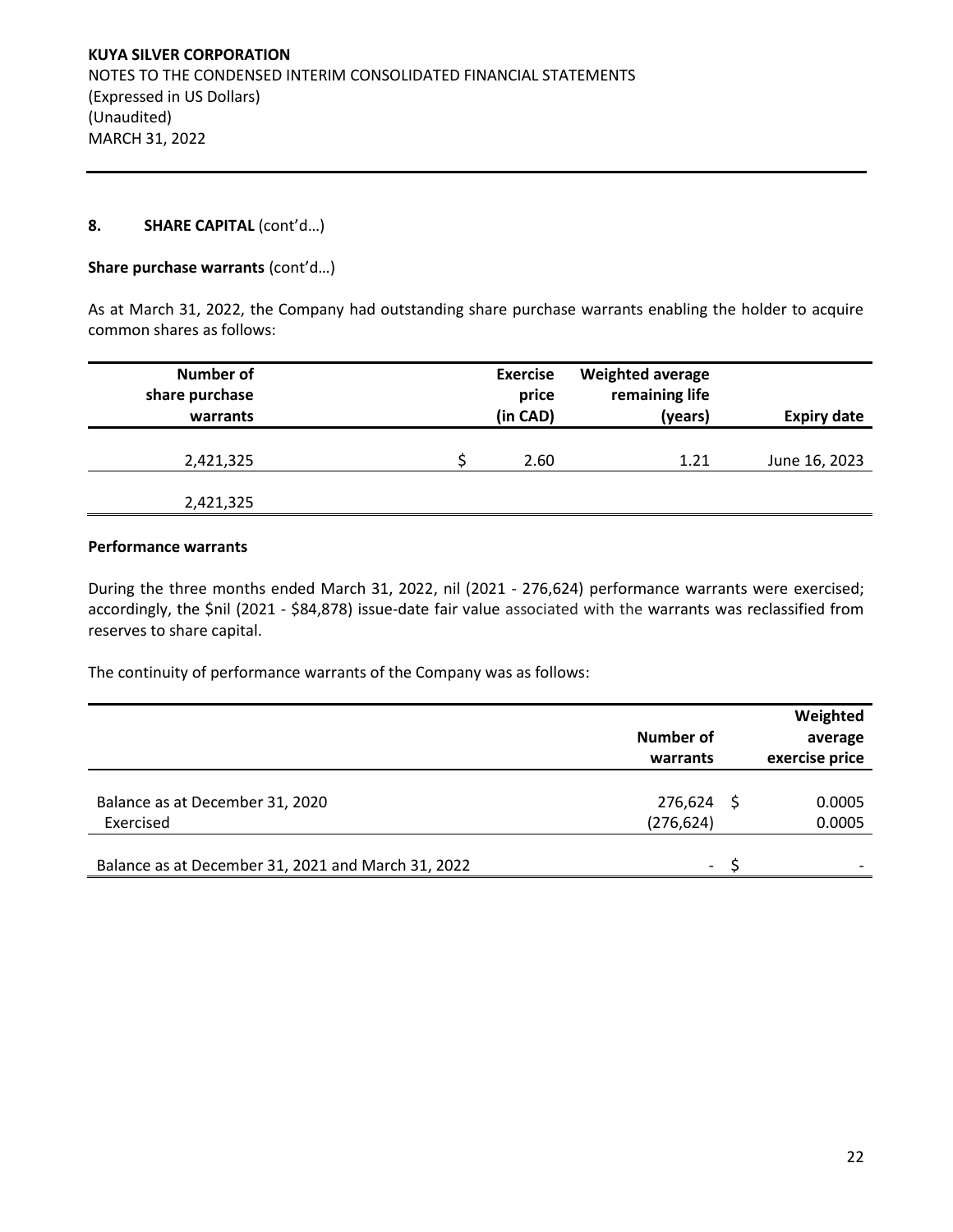#### **9. RELATED PARTY TRANSACTIONS**

The Company considers key management personnel to consist of its directors and officers. The following expenses were incurred in transactions with key management personnel:

|                          | <b>Three</b><br>months<br>ended<br>March 31,<br>2022 |      | <b>Three</b><br>months<br>ended<br>March 31,<br>2021 |
|--------------------------|------------------------------------------------------|------|------------------------------------------------------|
|                          |                                                      |      |                                                      |
| Directors fees           | \$<br>23,006                                         | - \$ | 23,827                                               |
| Management fees          |                                                      |      | 46,660                                               |
| Professional fees        |                                                      |      | 10,722                                               |
| Share-based compensation | 172,080                                              |      | 38,994                                               |
| Wages and benefits       | 142,675                                              |      |                                                      |
|                          |                                                      |      |                                                      |
|                          | \$<br>337,761                                        | S    | 120,203                                              |

During the three months ended March 31, 2022, administrative and exploration and evaluation expenditures of \$91,668 (2021 - \$nil) were paid or accrued to a related entity, which provides engineering and subcontractor services for the Bethania Silver Project. As at March 31, 2022, included in accounts payable and accrued liabilities was \$58,420 (December 31, 2021- \$nil) owing to this entity.

As at March 31, 2022, included in accounts payable and accrued liabilities was \$19,945 (December 31, 2021- \$19,643) owing to officers and directors.

## **10. SUPPLEMENTAL CASH FLOW INFORMATION**

The significant non-cash financing and investing activities are as follows:

|                                                                                                                                                                                                                | <b>Three</b><br>months<br>ended<br>March 31,<br>2022           | <b>Three</b><br>months<br>ended<br>March 31,<br>2021 |
|----------------------------------------------------------------------------------------------------------------------------------------------------------------------------------------------------------------|----------------------------------------------------------------|------------------------------------------------------|
| Reclassification of reserves to share capital on exercise of options<br>Reclassification of reserves to share capital on exercise of warrants<br>Reclassification of reserves to deficit on expiry of warrants | $\overline{\phantom{a}}$<br>$\sim$<br>$\overline{\phantom{0}}$ | 28,430<br>84,878<br>100                              |
| Shares issued on acquisition of CobalTech (Note 4)                                                                                                                                                             | $\sim$                                                         | 2,668,079                                            |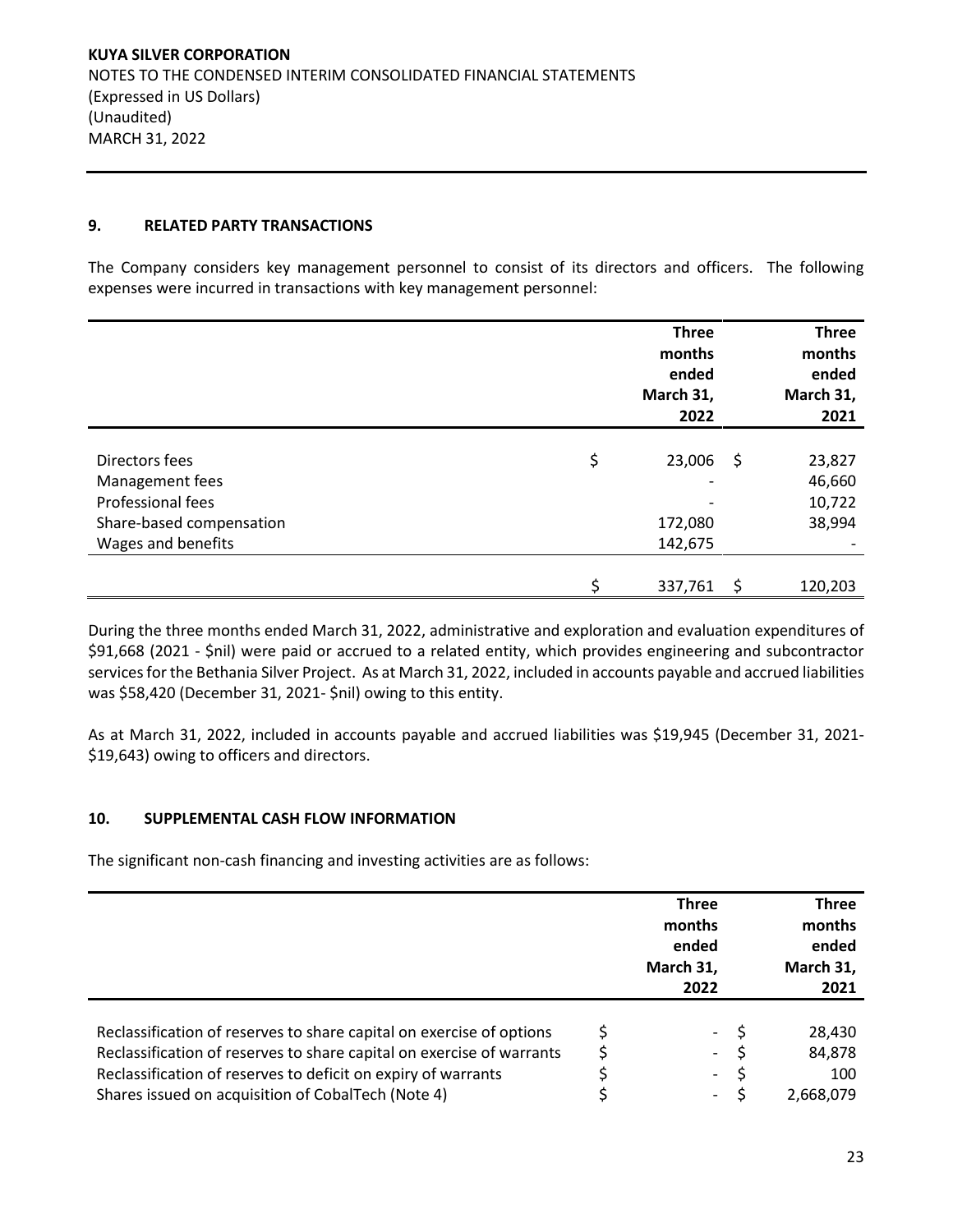#### **11. SEGMENTED INFORMATION**

The Company operates in a single reportable operating segment being the acquisition and exploration of exploration and evaluation assets located in Canada and Peru. Geographic information is as follows:

|                                           | Canada           | Peru             | <b>Total</b>      |
|-------------------------------------------|------------------|------------------|-------------------|
| As at March 31, 2022                      |                  |                  |                   |
| Exploration and evaluation assets         | \$<br>6,378,770  | \$<br>18,471,701 | \$<br>24,850,471  |
| Other assets                              | 945,338          | 390,859          | 1,336,197         |
|                                           |                  |                  |                   |
| <b>Total assets</b>                       | \$<br>7,324,108  | \$<br>18,862,560 | \$<br>26,186,668  |
|                                           |                  |                  |                   |
| For the three months ended March 31, 2022 |                  |                  |                   |
| Loss                                      | \$<br>(704, 261) | \$<br>(875, 425) | \$<br>(1,579,686) |
|                                           |                  |                  |                   |
|                                           | Canada           | Peru             | <b>Total</b>      |
|                                           |                  |                  |                   |
| As at December 31, 2021                   |                  |                  |                   |
|                                           |                  |                  |                   |
| Exploration and evaluation assets         | \$<br>6,282,128  | \$<br>18,191,846 | \$<br>24,473,974  |
| Other assets                              | 2,253,370        | 415,258          | 2,668,628         |
|                                           |                  |                  |                   |
| <b>Total assets</b>                       | \$<br>8,535,498  | \$<br>18,607,104 | \$<br>27,142,602  |
|                                           |                  |                  |                   |
| For the three months ended March 31, 2021 |                  |                  |                   |

## **12. FINANCIAL INSTRUMENT RISK**

The Company's Board of Directors has overall responsibility for the establishment and oversight of the Company's risk management framework. As at March 31, 2022, the Company's risk exposure and the impact on the Company's financial instruments are summarized below:

#### **Credit risk**

Credit risk is the risk that one party to a financial instrument will fail to discharge an obligation and cause the other party to incur a financial loss. The Company's credit risk is primarily attributable to its liquid financial assets, being cash and receivables. The Company's primary bank accounts are held with major Canadian banks and funds are transferred to the subsidiary's foreign bank accounts as required to cover current expenditures, minimizing the risk to the Company. Receivables are primarily due from a government agency.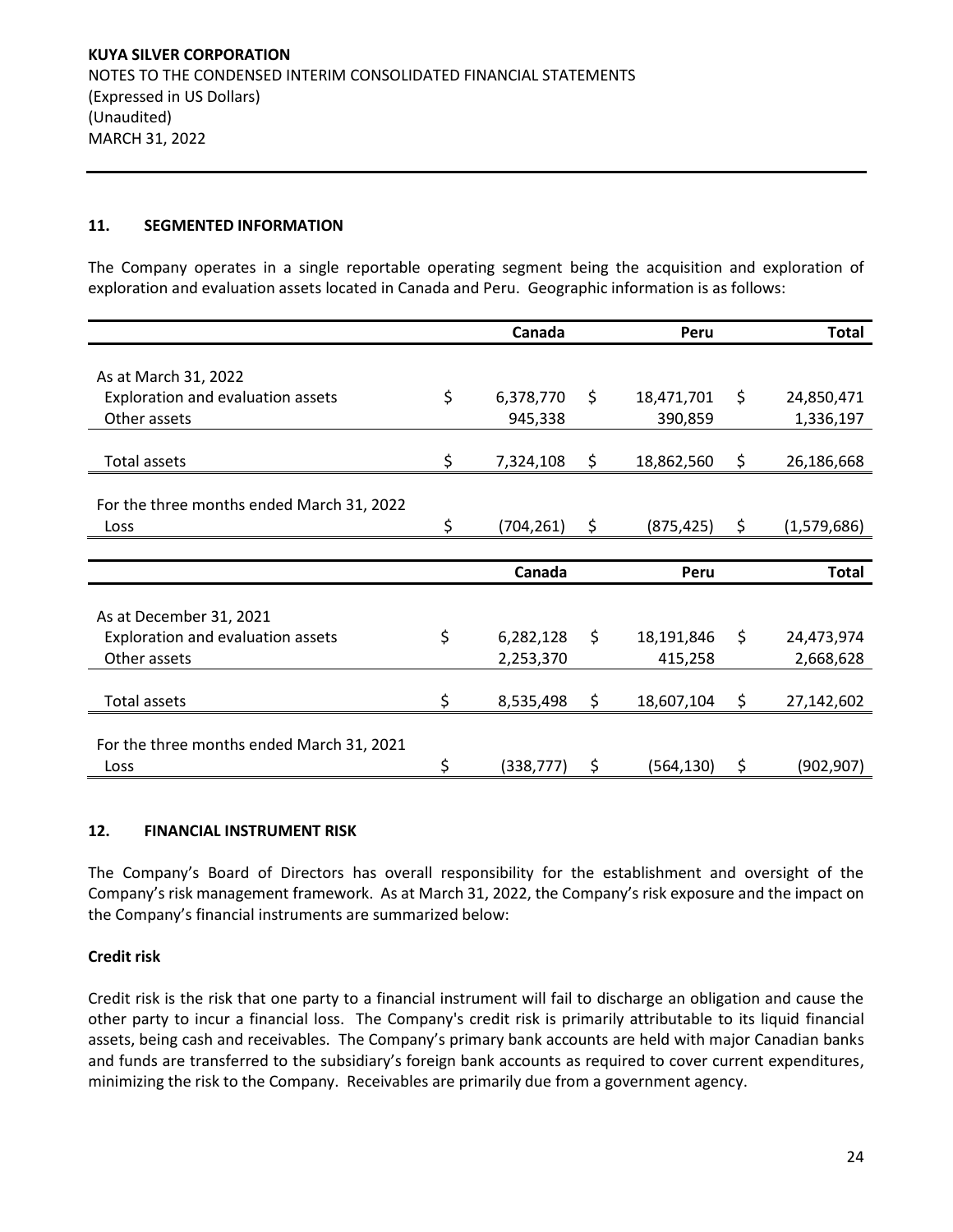# **12. FINANCIAL INSTRUMENT RISK** (cont'd…)

## **Liquidity risk**

Liquidity risk is the risk that the Company will not be able to meet its financial obligations as they fall due. The Company's approach to managing liquidity is through regular monitoring of cash requirements. When necessary, the Company obtains financing from various investors to ensure all future obligations are fulfilled. The Company does not have sufficient cash as at March 31, 2022 to settle its current liabilities as they come due and additional funds are required to continue current operations for the upcoming twelve months (Note 1).

# **Market risk**

Market risk is the risk that the fair value or future cash flows of a financial instrument will fluctuate because of changes in market prices. Market risk is comprised of three types of market price changes:

## Foreign currency exchange risk

This risk relates to any changes in foreign currencies in which the Company transacts. The Company incurs costs for goods and services denominated in currencies other than the presentation currency and is subject to foreign currency risk on assets and liabilities denominated in currencies other than the United States dollar. The effect of a 10% change in the foreign exchange rate on monetary balances held in United States dollar and Peruvian soles accounts would be approximately \$86,000 recorded in profit or loss for the three months ended March 31, 2022. The effect of a 10% change in the foreign exchange rate on monetary balances held in CAD dollar and Peruvian soles accounts would be approximately \$13,000 recorded in other comprehensive income or loss for the three months ended March 31, 2022.

## Interest rate risk

This risk relates to the change in the borrowing rates affecting the Company. The Company is not exposed to interest rate risk as it does not have any significant financial instruments with interest rates, with the exception of cash. Interest earned on cash is based on prevailing bank account interest rates, which may fluctuate. A 1% increase or decrease in the interest rates would have a nominal impact in interest income for the three months ended March 31, 2022.

## Price risk

This risk relates to fluctuations in commodity and equity prices. The Company closely monitors commodity prices of precious and base metals, individual equity movements, and the stock market to determine the appropriate course of action to be taken by the Company. Fluctuations in pricing may be significant.

The Company does not currently use financial instruments designed to hedge these market risks.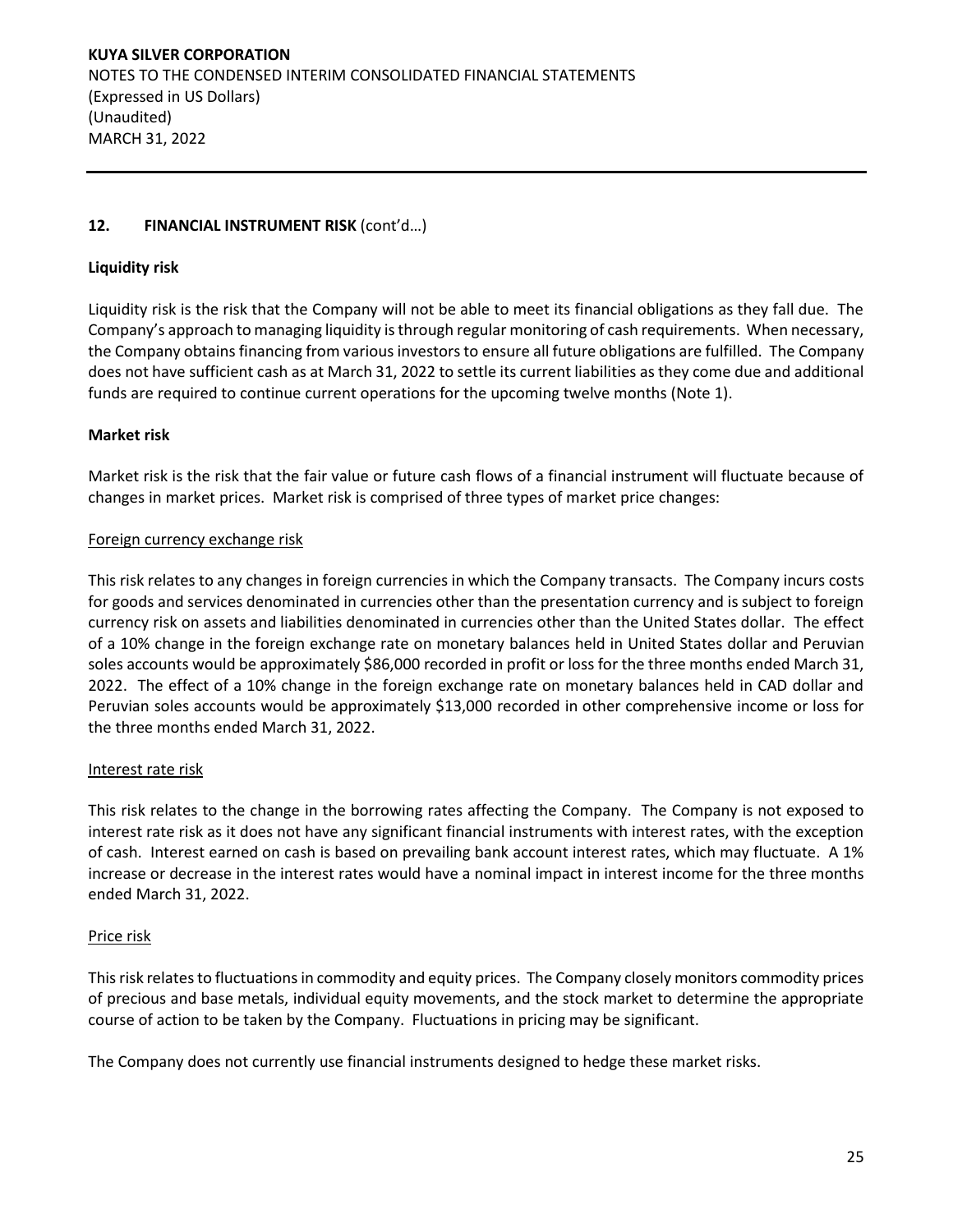## **12. FINANCIAL INSTRUMENT RISK** (cont'd…)

#### **Fair value hierarchy**

The Company's financial instruments recorded at fair value require disclosure about how the fair value was determined based on significant levels of inputs described in the following hierarchy:

## Level 1

Quoted prices are available in active markets for identical assets or liabilities as of the reporting date. Active markets are those in which transactions occur in sufficient frequency and value to provide pricing information on an ongoing basis.

## Level 2

Pricing inputs are other than quoted prices in active markets included in level 1. Prices in level 2 are either directly or indirectly observable as of the reporting date. Level 2 valuations are based on inputs including quoted forward prices for commodities, time value and volatility factors, which can be substantially observed or corroborated in the marketplace.

## Level 3

Valuations in this level are those with inputs for the asset or liability that are not based on observable market data.

The Company's financial instruments consist of cash, receivables, accounts payable and accrued liabilities, and obligation to issue shares. The fair value of these financial instruments approximates their carrying values. Obligation to issue shares is measured at fair value using level 1 inputs.

## **13. CAPITAL MANAGEMENT**

The Company defines capital as cash, debt, and the components of shareholders' equity. The Company's objectives when managing capital are to identify, pursue, and complete the exploration and development of its exploration and evaluation assets, to maintain financial strength, to meet its on-going liabilities, to continue as a going concern, to maintain creditworthiness, and to maximize returns for shareholders over the long term. The Company manages its capital in a manner consistent with the risk characteristics of the assets it holds. All financing, including equity and debt, are analyzed by management and approved by the Board of Directors. The Company does not have any externally imposed capital requirements. There has been no significant change in the Company's objectives, policies, and processes for managing its capital during the three months ended March 31, 2022.